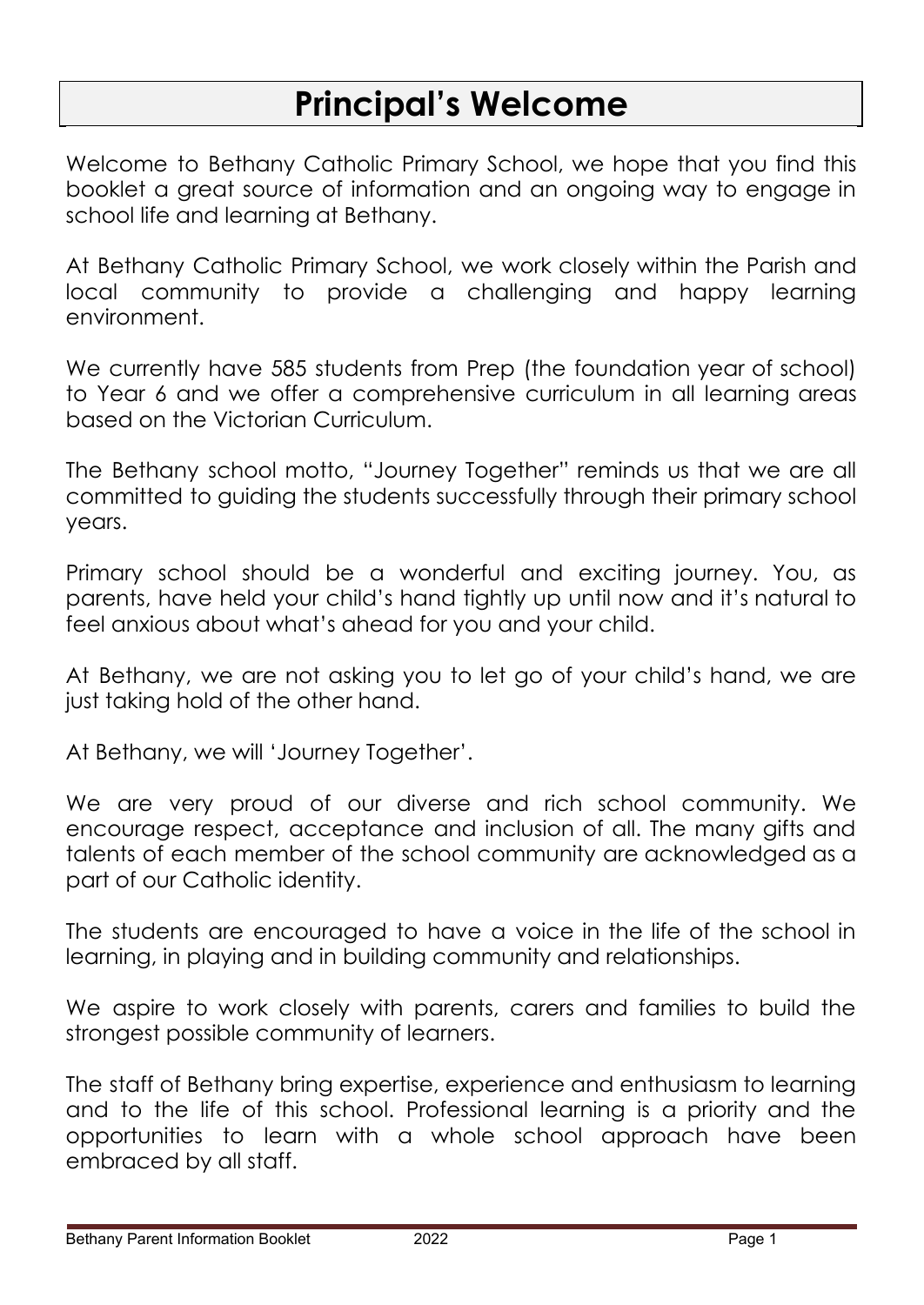We strive to communicate effectively with our community and always welcome your feedback and communication as we build relationships for learning at Bethany.

As Principal of Bethany Catholic Primary School, I endeavour to lead collaboratively and in consultation with students, families and staff as we build our learning community. We shape our vision and values together and we look forward together – always striving for improvement as learners and as servants of Jesus.

Mrs Joanne Webster, Principal

| <b>School Details</b> |                                                |  |  |
|-----------------------|------------------------------------------------|--|--|
| Name:                 | <b>Bethany Catholic Primary School</b>         |  |  |
| Address:              | 80 Thames Boulevard Werribee, VIC 3030         |  |  |
| Telephone:            | 9742 9800                                      |  |  |
| Email:                | <u>principal@bswerribeenth.catholic.edu.au</u> |  |  |
| Web:                  | www.bswerribeenth.catholic.edu.au              |  |  |
| Principal:            | Mrs Joanne Webster                             |  |  |

### **St Andrews Parish Details**

Parish Priest: Fr. Albert Yogarajah

105 Greaves Street Nth P.O. Box 872 WERRIBEE VIC 3030

Parish Phone: 9741 4144 Fax: 9741 4433 Parish Email: [werribee@cam.org.au](mailto:werribee@cam.org.au) Parish Website: St [Andrews](http://www.standrewswerribee.org.au) Parish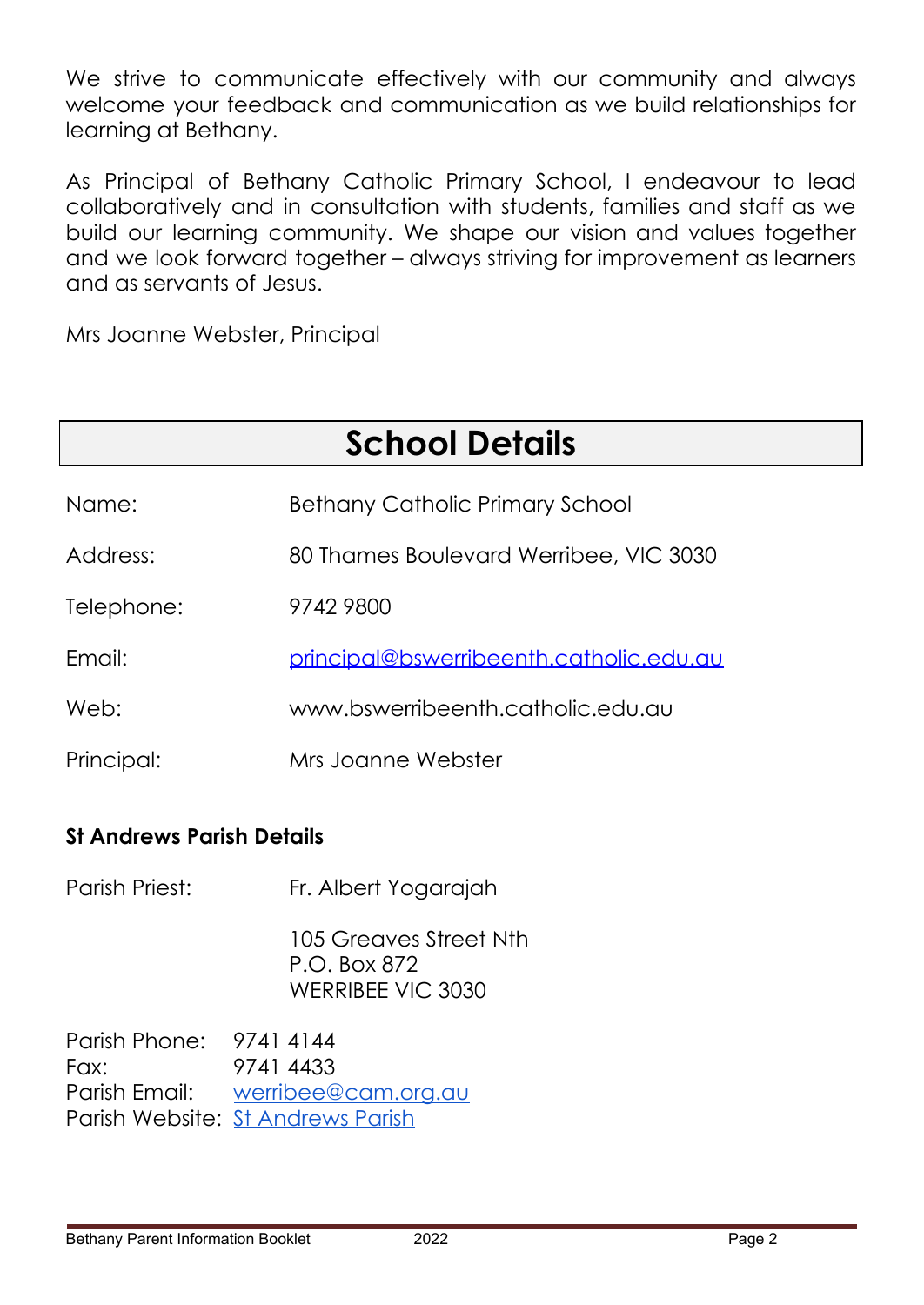# **School Overview**

Bethany brings together a diverse range of students from many ethnic backgrounds. Such cultural diversity is highly valued within the school. Bethany places a strong emphasis on partnership. Authentic partnerships produce an environment whereby students, staff and parents can actively work together to provide high student outcomes within a vibrant and caring school community.

The School Vision forms the basis of all that we do. We believe it is through these authentic relationships that we can bring about success for all.

At Bethany, the learning environment promotes strong personal and social growth. The students' needs, backgrounds, perspective and interests are reflected in the learning and the teaching. Every endeavour is made to ensure the learning and teaching is sustained and opportunities are given to learners to make connections between knowledge, ideas and concepts.

Bethany has four Learning Centres:

- The Exploration Centre Foundation (Prep)
- The Discovery Centre Year 1 and Year 2
- The Bridging Centre Year 3 and Year 4
- The Leadership Centre Year 5 and Year 6

The learning spaces at Bethany have been designed to provide a rich environment, conducive to relevant and meaningful learning where students are supported to develop and maintain skills for successful living now and in the future.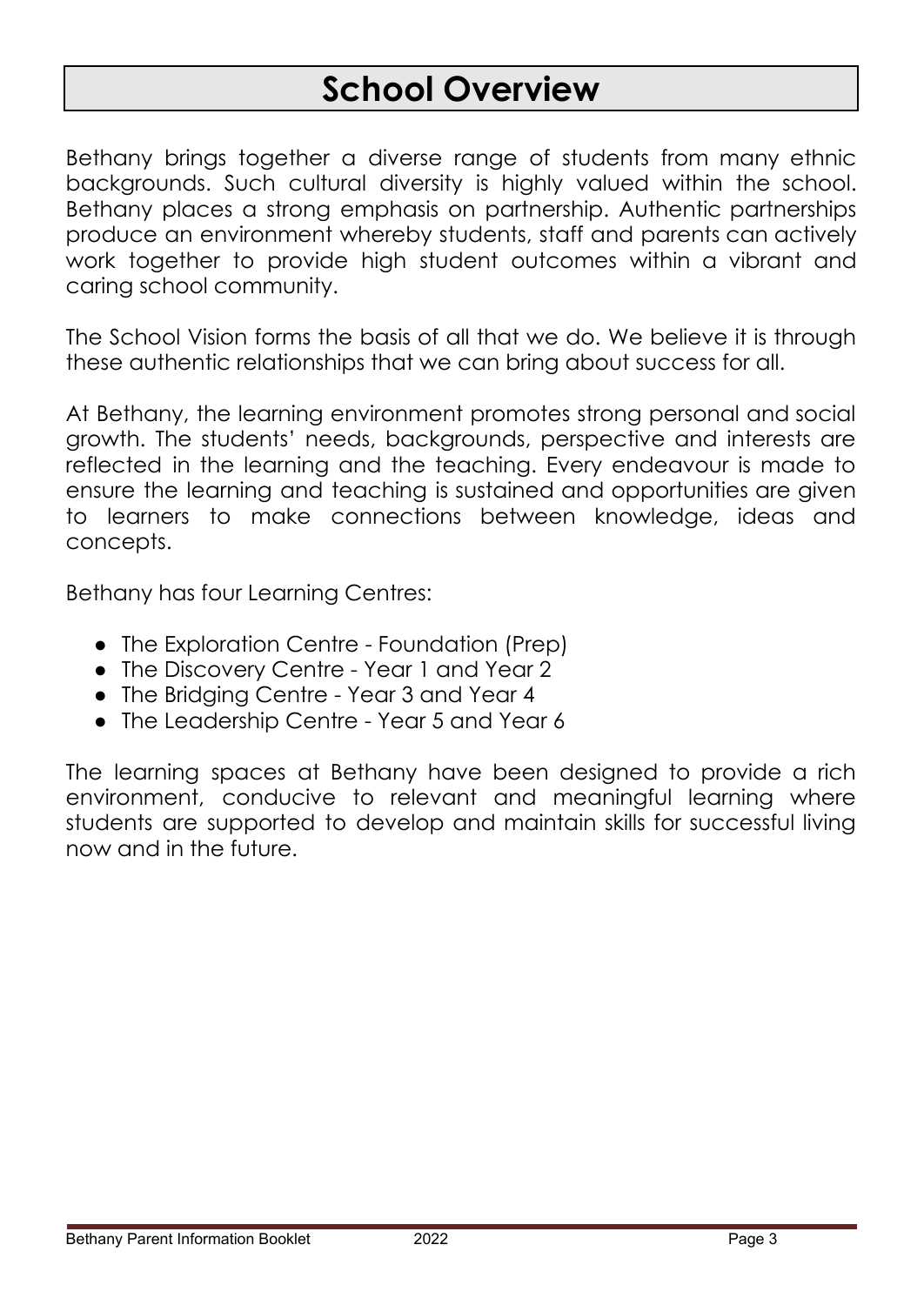#### **'Creating authentic relationships for successful living within a Catholic tradition.'**

Being part of a caring faith community instils our students with a sense of identity, a feeling of belonging and above all, a powerful sense of self worth.

At Bethany, we measure achievement by the emotional, social and spiritual wellbeing of our pupils.

We value excellence and expect our students to achieve their personal best in all.

# **4H CULTURE**

The 4 H's - **Hope**, **Heart**, **Hospitality** and **Healing** are at the core of our work. To be part of such a culture is to be surrounded by a community of people who are inspiring, accepting and non-judgemental.

# **SIX SUCCESSFUL LIVING SKILLS**



The Six Successful Living Skills that we have chosen to focus on are developmentally appropriate for primary age students and also act as concrete social, academic and spiritual markers. Each one of us has a deep desire to be our best and making a set of skills explicit for the learner on their journey through the primary years hopefully enables students to work, play and live with confidence, optimism and resilience. Our aim is that the school can partner with students and their families to build a stronger school, a stronger local community and a stronger City of Wyndham. We understand that these skills are lifelong and aspirational; the more we understand ourselves and the world around us, the more opportunities we

may find for personal and social growth. We live in communities. We understand that communities need rules, structures and supports that will assist all to be successful regardless of their background or set of personal circumstances.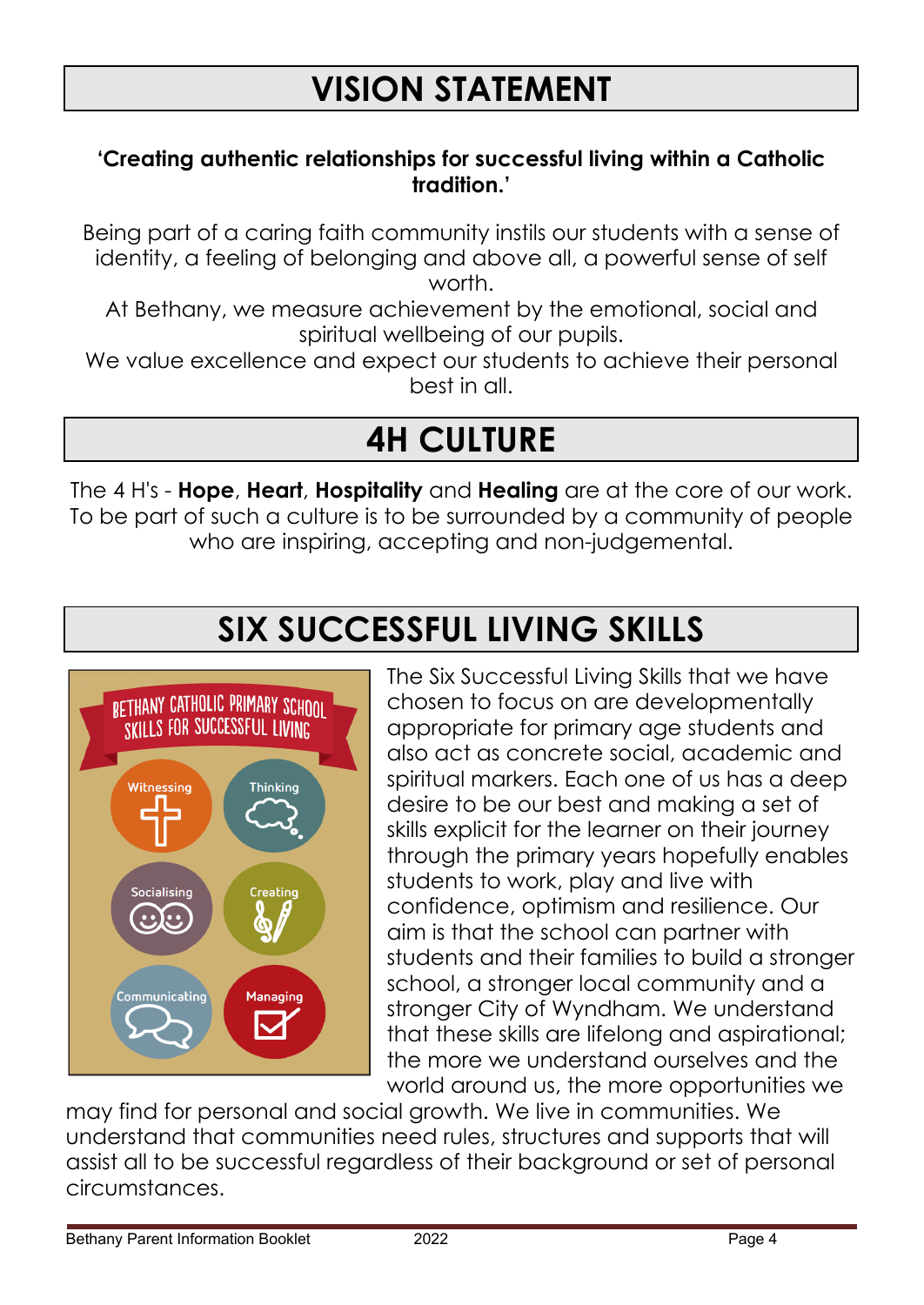# **School Timetable**

A welcome bell will ring at **8.40am** and children are invited to enter their hubs at this time to prepare for their day. Learning commences at 8.50am.

| 8.50am - 10.00am      | Morning learning time       |  |
|-----------------------|-----------------------------|--|
| 10.00am - 10.05am     | Brain break - a small snack |  |
| 10.05am - 11.00am     | Learning time               |  |
| 11.00am - 11.30am     | Lunch play $-30$ minutes    |  |
| 11.30am - 11.50am     | Lunch                       |  |
| 11.50am - 2.00pm      | Learning time               |  |
| $1.30pm - 2.00pm$     | Recess play - 30 minutes    |  |
| $2.00pm - 2.05pm$     | Snack                       |  |
| $2.05$ pm - $3.00$ pm | Learning time & Dismissal   |  |

### *Please do not collect your child during morning or lunch recess times unless it is an emergency.*

Please note that there is no supervision of the children before 8.30am. No student may be at school before this time.

Before and After School Care can be accessed through Quantin Binnah Community Centre - 9742 5040

Dismissal is promptly at 3.00pm. Please notify the school office if you will be unable to collect your child/ren at 3.00pm.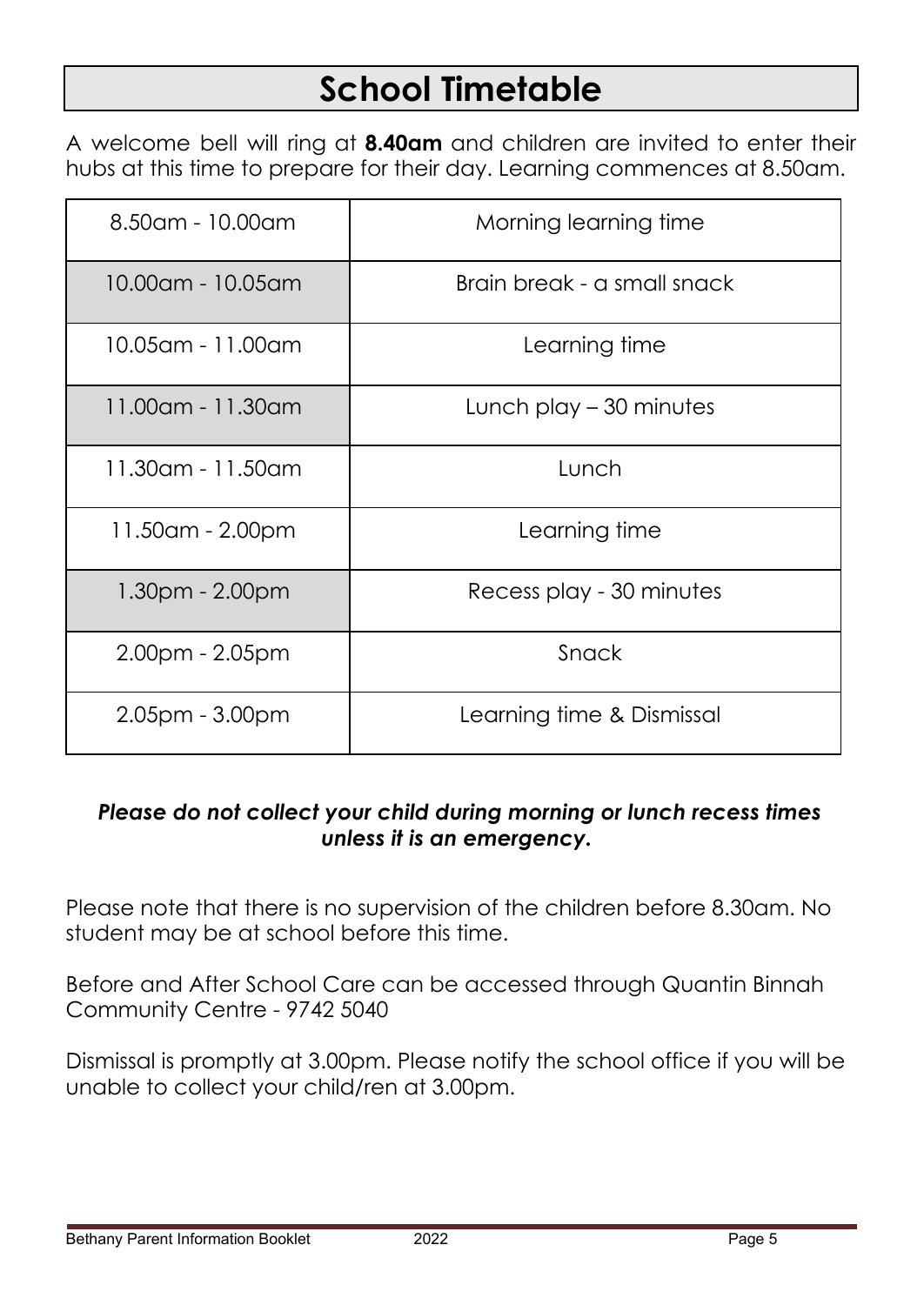# **Important Dates for 2022**

## **Friday 28th January 2022 & Monday 31st January 2022**

Professional Learning Days

## **Tuesday 1st February 2022**

First day for Years 1 - 6 Years 1-6 students begin. Full school summer uniform to be worn.

## **Wednesday 2nd February 2022**

- Foundation (Prep) children will start at 8.50am.
- Full school uniform to be worn
- Please walk your child to their Hub and leave when they are settled.
- School will finish at 3.00pm for all students.

## **NO SCHOOL FOR PREPS on the first 3 Wednesdays.**

| Day                            | <b>Start and Finish Time</b> |  |
|--------------------------------|------------------------------|--|
| Friday 28th January            | <b>School Closure</b>        |  |
| From Monday 31st January       | <b>School Closure</b>        |  |
| <b>Tuesday 1st February</b>    | Years 1-6 students begin     |  |
| Wednesday 2nd February         | Prep-6 students              |  |
| Thursday 3rd February          | Prep-6 students              |  |
| Friday 4th February            | Prep-6 students              |  |
| <b>Wednesday 9th February</b>  | <b>NO SCHOOL FOR PREPS</b>   |  |
| <b>Wednesday 16th February</b> | <b>NO SCHOOL FOR PREPS</b>   |  |
| <b>Wednesday 23rd February</b> | <b>NO SCHOOL FOR PREPS</b>   |  |

Wednesdays are rest days for the first 3 weeks:

● On the Wednesdays highlighted, Prep testing will be conducted - you will receive a 45 minute appointment time for your child to come to school to meet with their teacher.

From Monday 28th February, Prep students will attend school full time from 8.50am – 3.00pm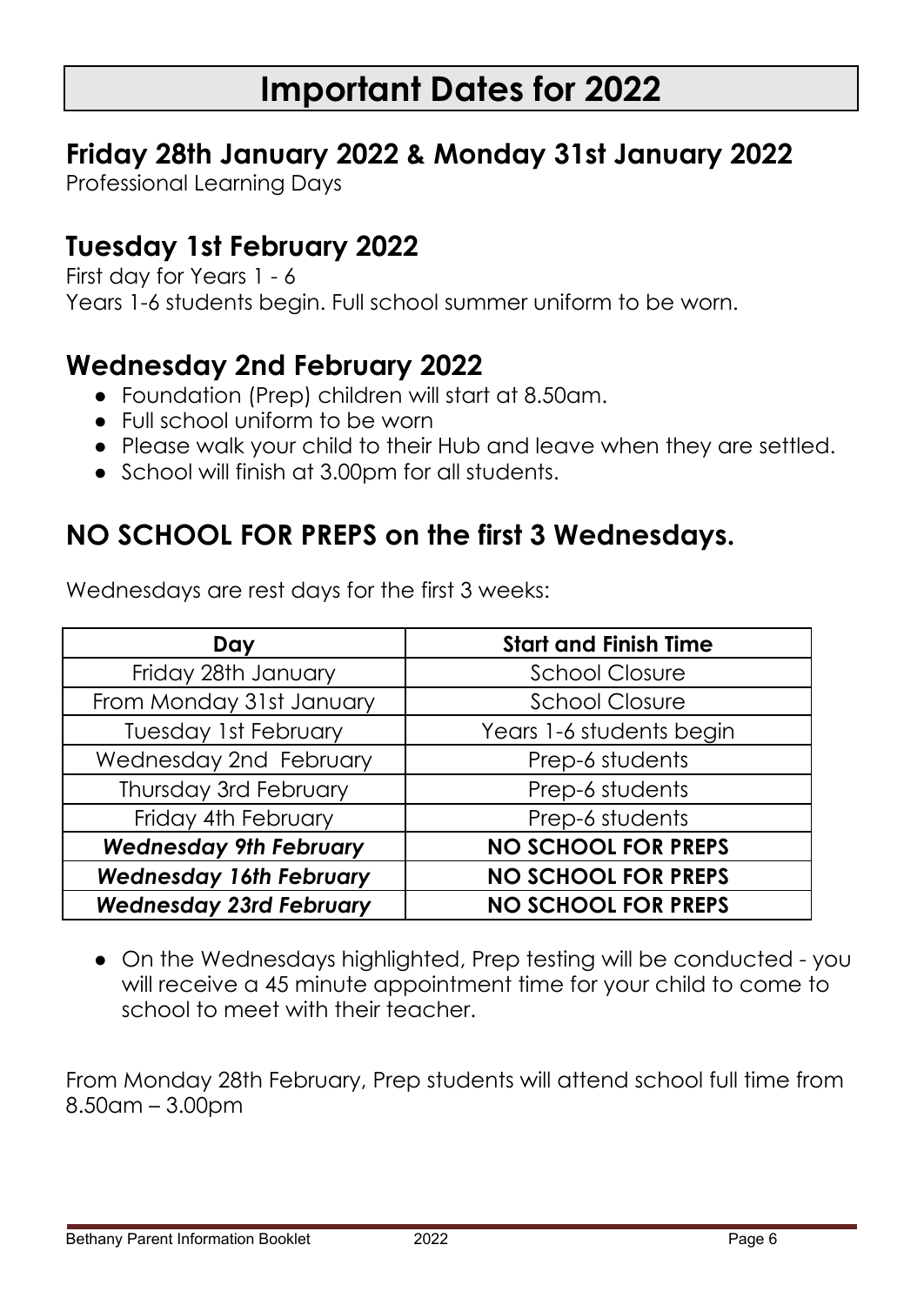### **Bell Times**

At the beginning of the day there are two bells that will ring. **The 8.40am bell is the welcome bell** and signals that students may enter their hub. Students and parents/carers are welcome to enter the hub at this time and speak with the teacher or simply drop off their child at the door of their hub and leave.

**You are most welcome to bring your child into the hub.** Please do not unpack your child's bag. We will establish an unpacking routine. **The school starting time bell is at 8.50 a.m.** At this time we would appreciate it if you could leave so that we can move into our morning routine. All parents/carers should make their way off the Bethany grounds by 9.00am.

# **Term Dates 2022**

| Term 1 | Concludes on Friday 8 <sup>th</sup> April at 12.30pm |
|--------|------------------------------------------------------|
|--------|------------------------------------------------------|

- Term 2 Tuesday 26<sup>th</sup> April Friday 24<sup>th</sup> June at 12.30pm
- Term 3 Monday 11<sup>th</sup> July Friday 16<sup>th</sup> September at 12.30 pm
- Term 4 Monday 3<sup>rd</sup> October Tuesday 20<sup>th</sup> December

## **Closure Days 2022**

The following dates are school closure days for 2022. PLEASE MARK THESE IN YOUR DIARIES

Monday 19th December Professional Learning Tuesday 20th December Professional Learning

Monday 14th March Labour Day Public Holiday Monday 25th April **ANZAC Day Public Holiday** Tuesday 26th April Professional Learning Conference Wednesday 27th April Professional Learning Conference Monday 13th June Queen's Birthday Public Holiday Thursday 23rd June Learning Conversations Friday 24th June Professional Learning - Positive Behaviour for Learning Monday 31st October Assessment and Report writing Tuesday 1st November Melbourne Cup Public Holiday Friday December 2nd Professional Learning - 2023 Planning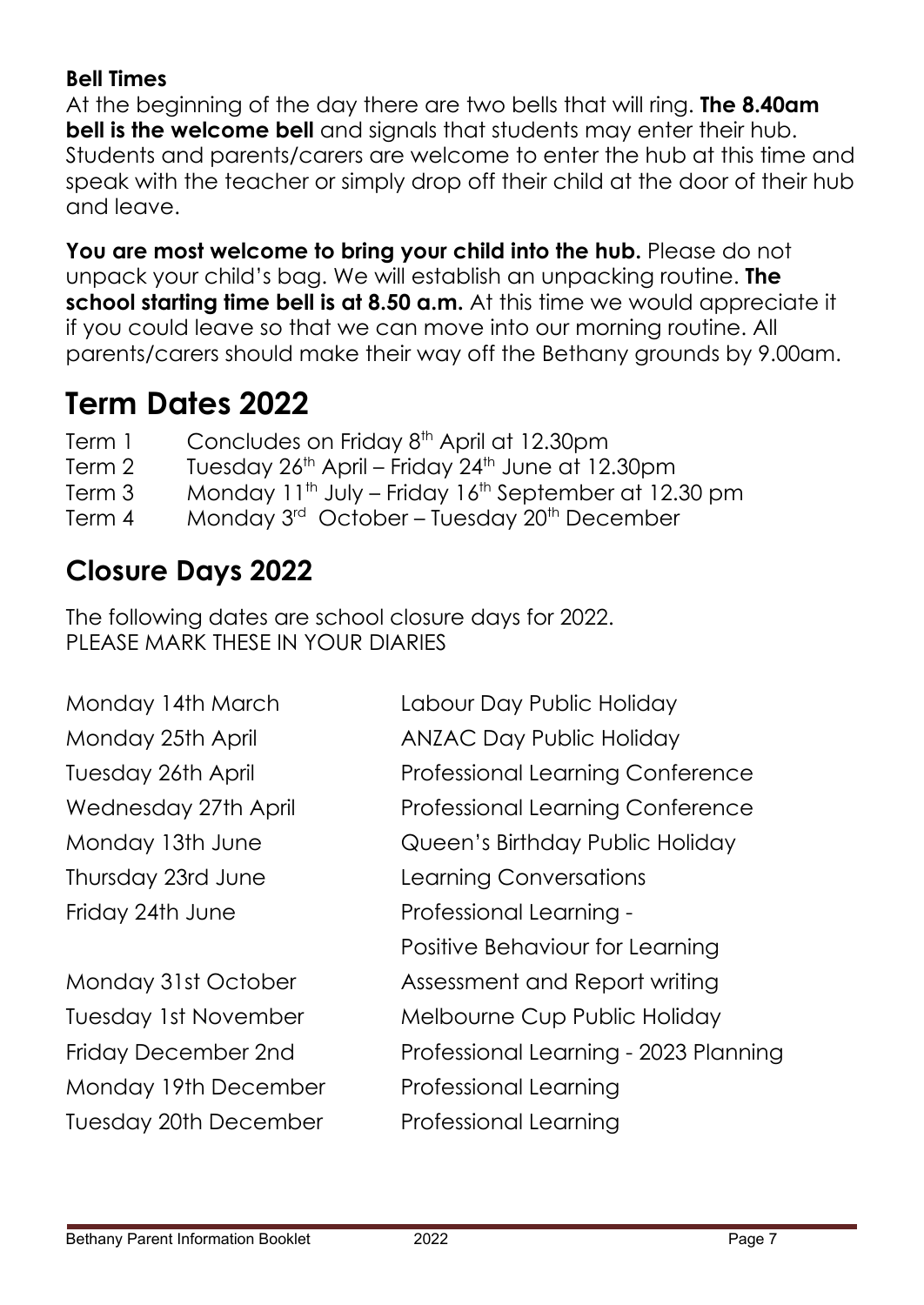# **School Readiness**

## **Getting ready for starting school tips:**

- A consistent night-time sleep routine well-rested children are more resilient
- Dressing for school Can your child put on and remove their jumper independently? Zip up a jacket? Undo and do up buttons and catches on pants?
- Does your child know their full name, including surname?
- Can your child recognise and write their first name?
- Practise using the lunch box, drink bottle, zip lock bags, packing bag, unpacking bag
- How to avoid tears Explain to your child that the 'school goodbye' will be quick (do all the big hugs at home before you hop in the car).
- Home time Your child will be tired expect and plan for it.
- Strong parent partnerships Talk to us, drop in to see us, write to us, phone us… we want it to work for you!

# **Parent Partnerships**

As a parent/carer in our Bethany School Community you have a very important role to play. We ask that you recognise the important contribution you have to make! We recognise that each child is an individual with unique strengths, needs and attitudes and that not all children are at the same stage of development at the same time.

**In partnership with parents**, we can identify each child's learning needs and plan programs to meet the children's wide range of abilities.

### **We wish to work with you for your child/ren by:**

- being equal partners in the learning
- engaging together for your child's learning
- being a model for your child/ren on how to live and how to learn.

#### **Practical ways we can work together to engage in your child's learning include:**

- learning with your child at home
- encouraging your child's reading, join the local library with your child, visit our school library after school
- making time to talk to your child's teacher when you have a concern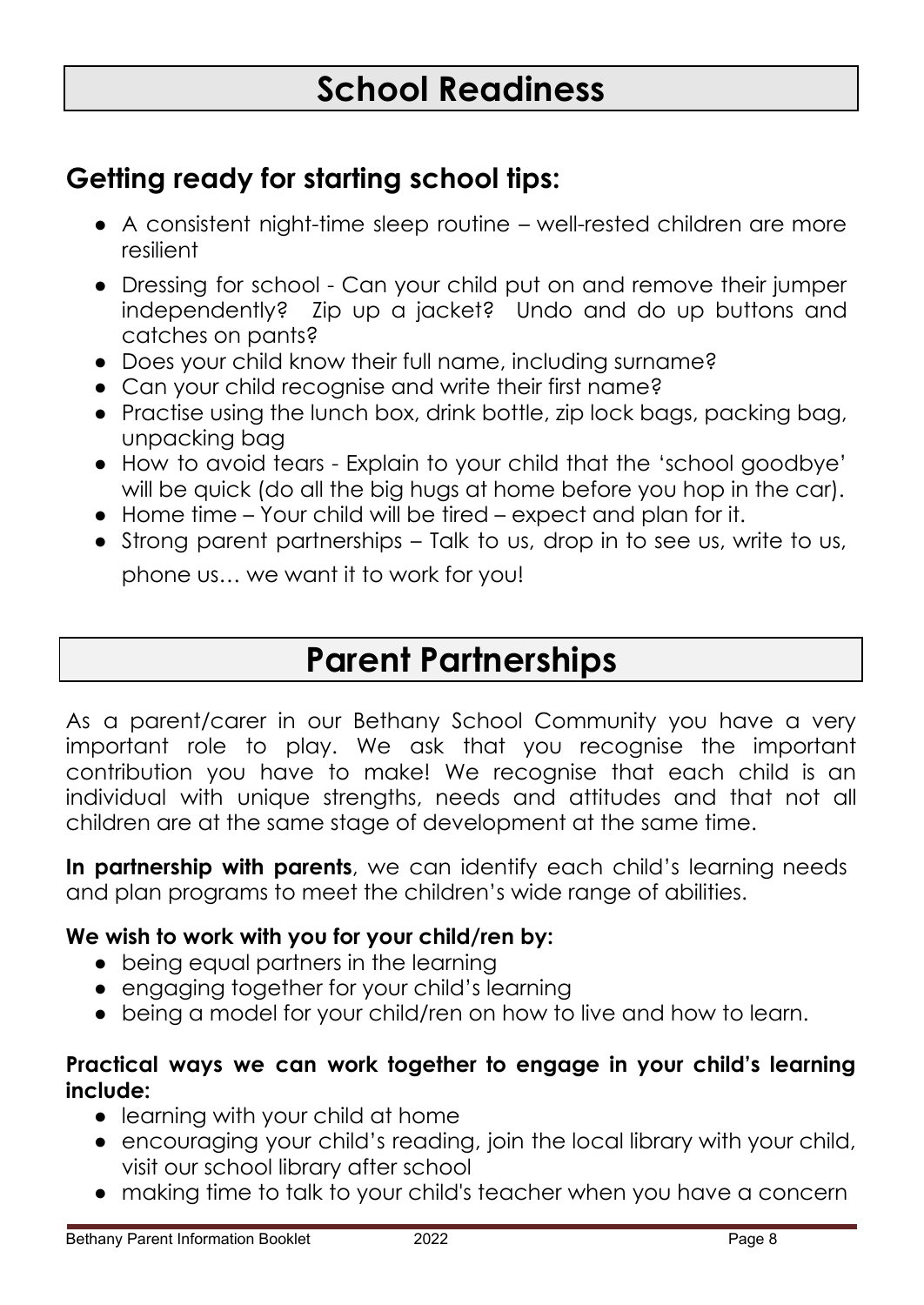- attending Learning Conversations
- helping with excursions and sport programs
- ensuring your child/ren's Operoo profile is up to date.

### **As a parent/carer you are welcome to be involved in the many activities that are part of the school including:**

- Year One reading tutors program
- Joining our Sub Committee Group
- 2<sup>nd</sup> hand uniform sales
- Fundraising
- Icy pole days
- Mother's & Father's Day Stalls
- Supporting our Athletics Carnival
- Attending School Excursions/Incursions
- Providing your expertise to students in the learning spaces.

## **All parents who help in the school must have a current Working with Children Check that lists Bethany as an organisation where you volunteer.**

### **Applications are available online:**

### **[www.workingwithchildren.vic.gov.au](http://www.workingwithchildren.vic.gov.au)**

**You will also need to sign the school Code of Conduct annually.**

## **Year One Reading Tutors**

Each Wednesday and Friday morning from 8.50am until 9.20am, we hold our Year One Reading program. We invite our community to assist by volunteering to come and read with a student. You don't need to have a child in Year One. You will not need any qualifications other than a willingness to form a close bond with a child and work together over a number of weeks to practise beginning reading skills.

This is also a popular choice for extended family such as grandparents to participate in. We will provide you with all you need! If you are able to help Wednesday and Friday mornings that would be most appreciated, however if only one of those days works for you, we would still love to have you onboard. Given that you are working in the learning spaces with students, you will need to supply the school with a valid Working with Children Check.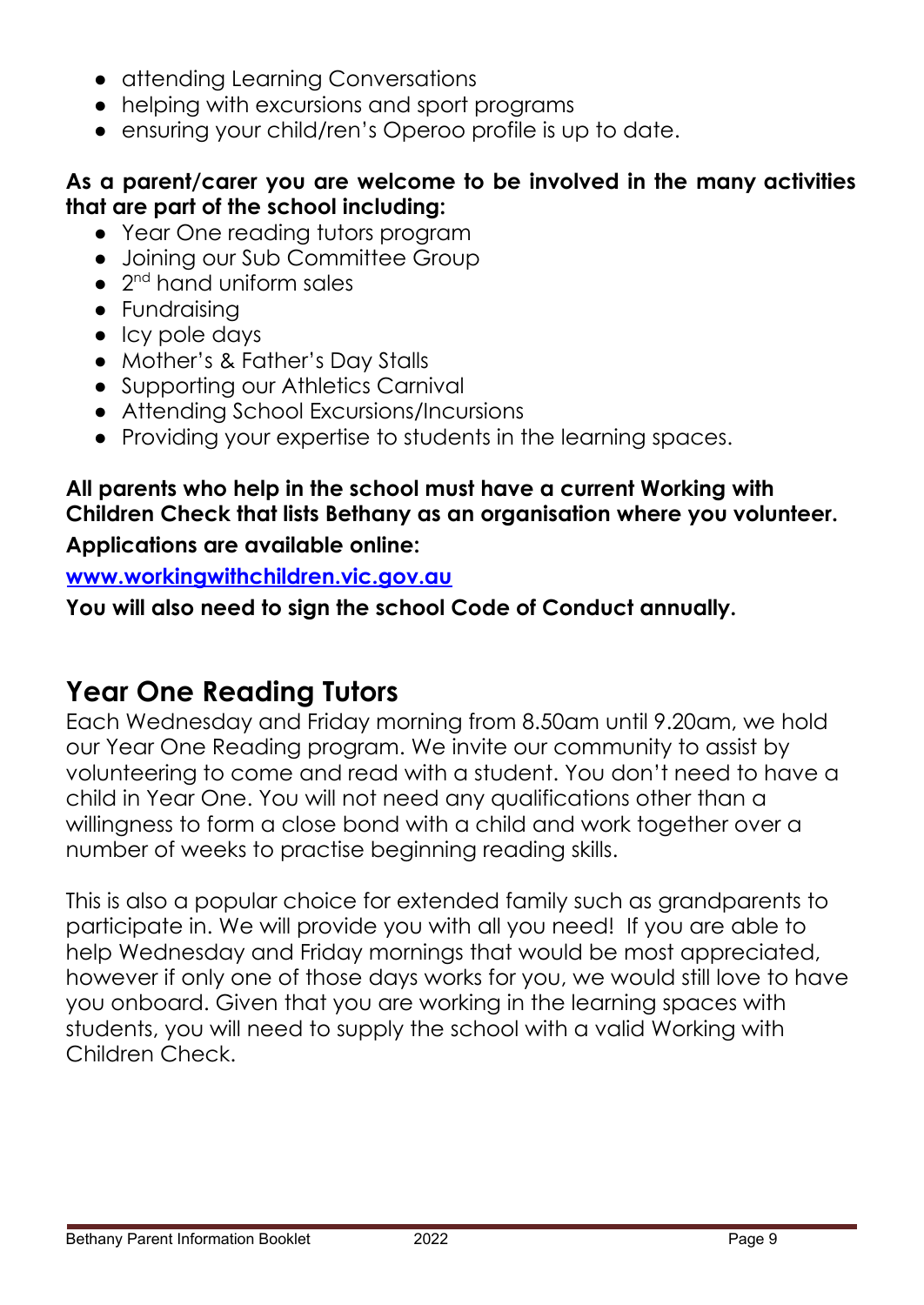## **Parent Sub Committee Group**

Parent partnerships are highly valued at Bethany to ensure that our vision of 'creating authentic relationships for successful living within a Catholic tradition' is a lived vision.

One way that parents can partner with the team at Bethany is to join the Parent Sub Committee Group. Some activities of this group include offering hospitality at morning teas, fundraising through the Easter and Christmas raffles and offering services such as second hand uniform sales, Mother's Day and Fathers Day stalls.

This group meets twice a term and works closely with the School Principal to set events that best meet the needs of the community.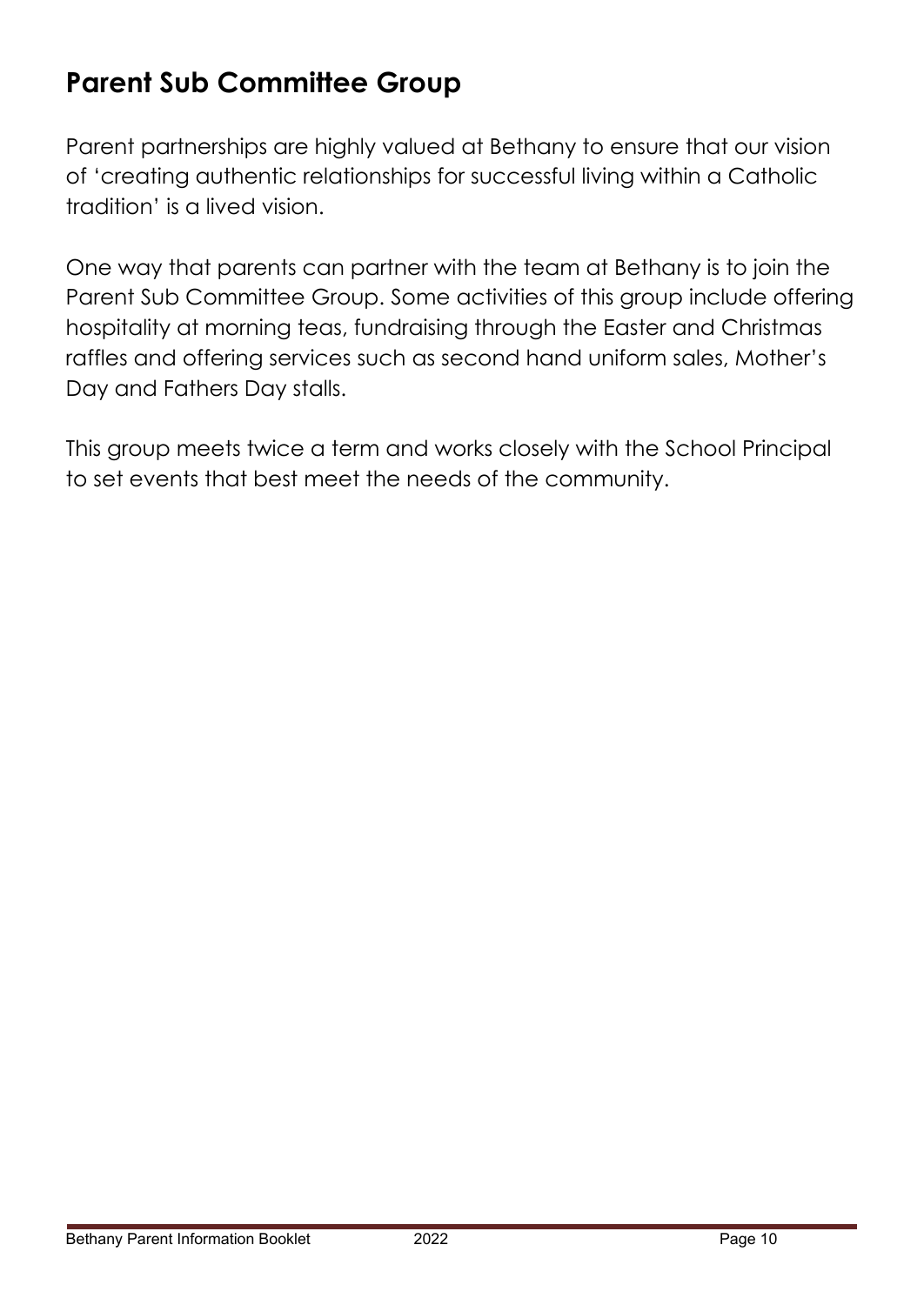# **Curriculum**

### **Religious Education**

The Religious Education Program at Bethany complements the faith development that you have begun and are continuing with your child. Religious Education lessons are taught at every year level, with all children participating in the program. The curriculum is planned, taught and assessed in accordance with guidelines from the Melbourne Archdiocese of Catholic Schools (MACS). We endeavour to support your child on their faith journey by helping them make connections between what is relevant in their world and the Catholic Tradition. Students are encouraged to live out the messages, from bible stories they read and in their daily lives.

## **Learning and Teaching- Victorian Curriculum**

At Bethany we use this curriculum to plan and assess student learning and progress and to report to parents. The curriculum is structured into Learning Areas, Capabilities and Cross-curriculum Priorities.

#### **Victorian [Curriculum](https://victoriancurriculum.vcaa.vic.edu.au/overview/about) - click here**

| <b>English</b><br>Reading & Viewing<br>Writing<br>Speaking & Listening                                           | <b>Mathematics</b><br>Number & Algebra<br>Measurement & Geometry<br><b>Statistics &amp; Probability</b> | <b>Health and Physical</b><br><b>Education</b>                                                           |
|------------------------------------------------------------------------------------------------------------------|---------------------------------------------------------------------------------------------------------|----------------------------------------------------------------------------------------------------------|
| The Arts<br>Dance<br>Drama<br>Media Arts<br><b>Music</b><br>Visual Arts<br><b>Visual Communication</b><br>Design | <b>Technologies</b><br>Design and Technologies<br>Digital Technologies                                  | <b>The Humanities</b><br>Civics and Citizenship<br>Economics and Business<br>Geography<br><b>History</b> |
| Languages<br><b>Italian</b>                                                                                      | <b>Science</b>                                                                                          |                                                                                                          |

### **The Learning Areas**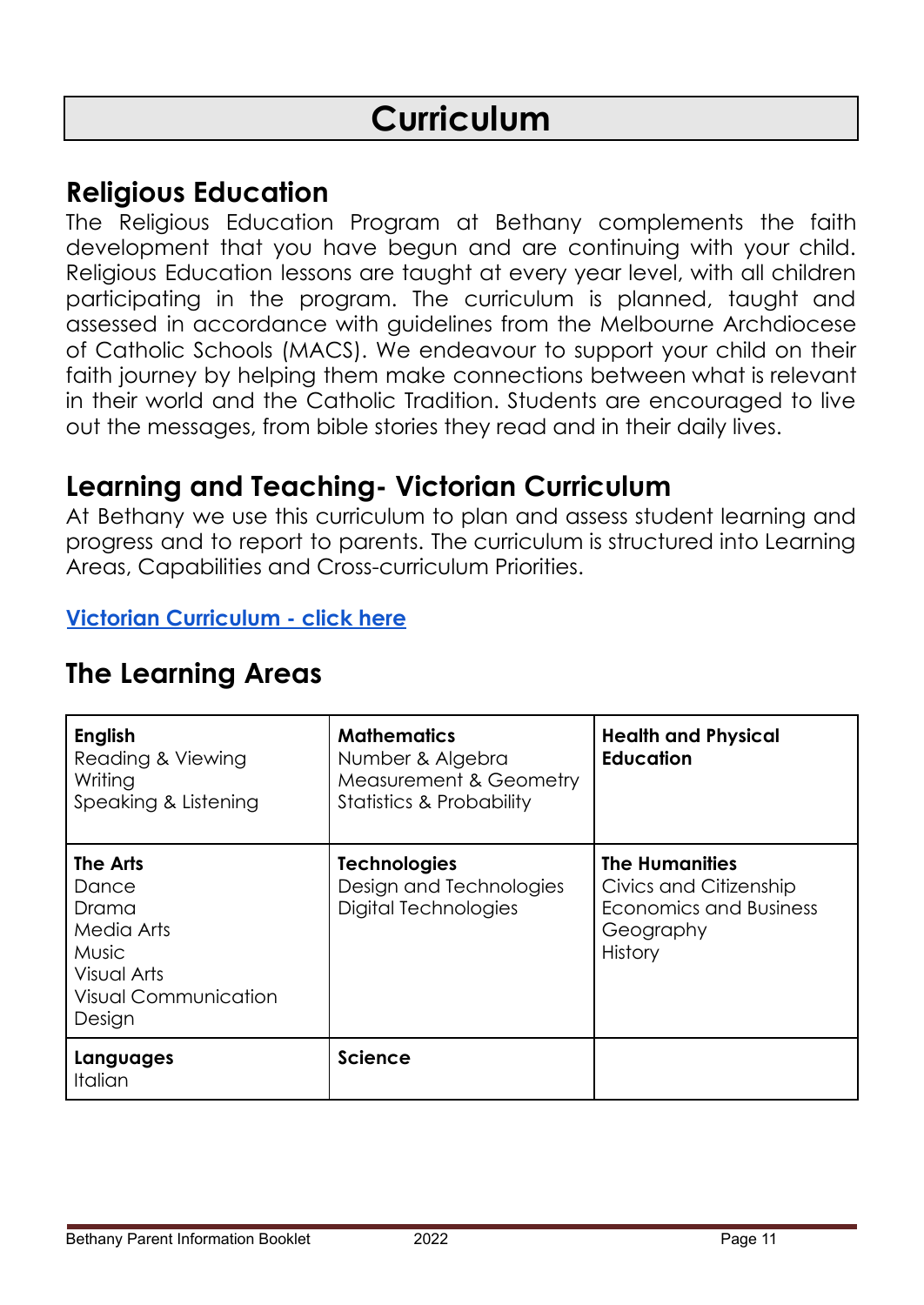# **Capabilities**

These capabilities with their own set of discrete knowledge and skills are taught explicitly in and through the learning across the curriculum. \*Critical and Creative Thinking \*Ethical Capability \*Intercultural Capability \*Personal and Social Capability

## **Cross-curriculum Priorities**

Learning about the Cross-curriculum Priorities that are embedded in the Learning Areas.

\*Aboriginal and Torres Strait Islander histories and cultures

\*Asia and Australia's engagement with Asia

\*Sustainability

## **Excursions**

Excursions are an important part of the school program and each excursion is an educational experience designed to complement classroom learning. Attendance at excursions is compulsory.

## **Camp Program**

Bethany Catholic Primary School students have the opportunity to experience camps and life away from home to assist with the development of independence and interpersonal skills.

Bethany Catholic Primary School has a whole school yearly camping program beginning with our Foundation students and concludes with our Year 6 students enjoying a three-day camp away alternating with either a beach or a bush setting.

At the end of the students first schooling year, Foundation students will experience the beginnings of the camping program. Their school day begins early where they arrive in their pyjamas and bags packed with school clothes and toothbrush. After being served a hearty breakfast prepared by our staff, the students will then get themselves ready for school. This includes getting themselves dressed, brushing their teeth and combing their hair all in time to commence their usual school day at 9.00am.

In Year 1, our students camping experience involves a day at school where they participate in a variety of camping style activities. This may include making afternoon tea, and participating in various craft tasks, concluding with an afterschool, afternoon tea at school and activity.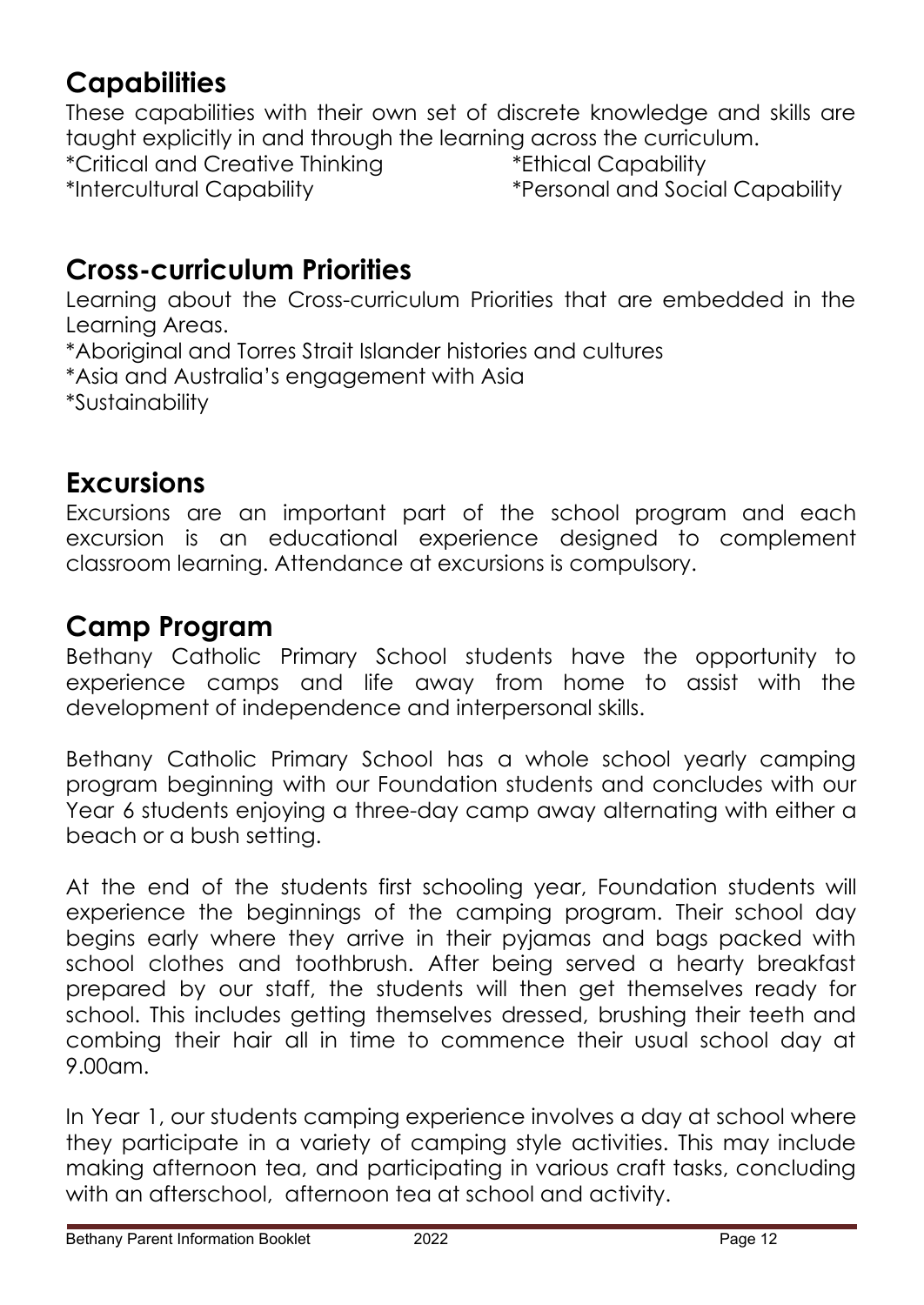Our Year 2 students join our Year 1′s however their camping experience concludes with dinner at school. This program prepares our students for future camps and allows each child to engage in lots of fun activities outside of normal school hours.

Our Year 3 students spend the day preparing for their overnight stay at school, by engaging in the making of supper for that evening, as well as orienteering activities, considering what they need to bring to school. Students go home after school and return, at 7:00pm after dinner at home, and participate in collaborative games, and a movie before sleeping the night at school. They then have breakfast at school, dress themselves and make their morning tea and lunch for the next day at school.

Year 4 students attend a 2 day/ 1 night camp.

Year 5 and 6 students attend a 3 day / 2night camp. Depending on the year, the camp will either be beach focused or bush focused.

Each camp experience focuses on adventure and initiative activities with the aim to improve the students' interpersonal skills and ability to build positive relationships with each other.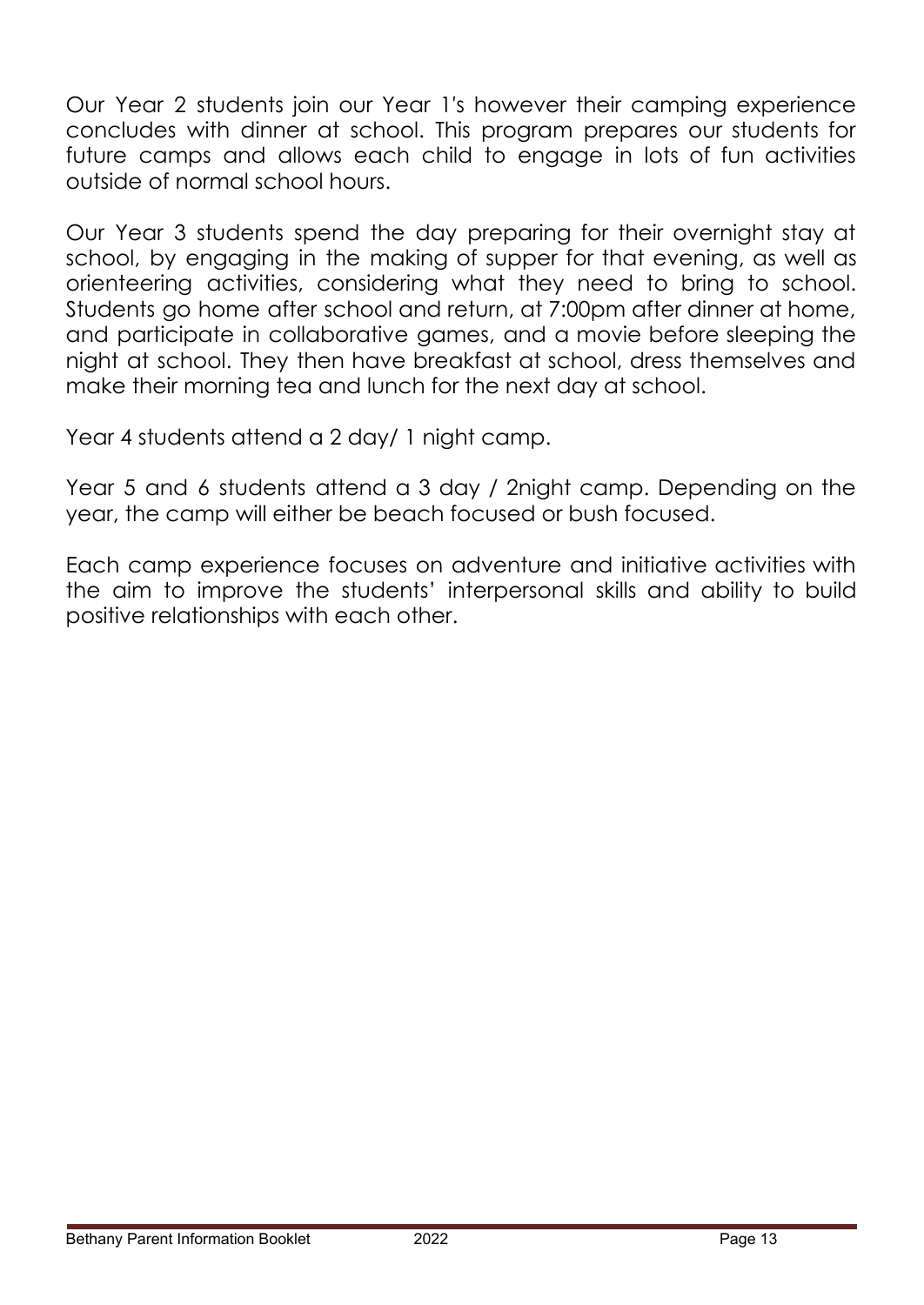# **School & Student Levies**

## **Student Levy**

The Student levy for each student for 2022 is **\$365.00 per student**. This covers the costs of stationery, materials, ICT resources and equipment, subject levies and excursions. The \$365 per student is due by **Wednesday 2nd February.** Payment plans are not available for this fee. Payments can be made by

- EFTPOS debit or credit either over the phone or at the office
- cheque
- cash at the Admin Centre Office.

## **Family School Fee**

The School Fee for 2022 is **\$1650.00** per family per year. We invite each family to select from one of the following payment options by completing a Fee Payment Plan at the Admin Centre Office to suit your family needs.

| Option 1:<br>In Full            | \$1650 paid in full by 19th May                                                                   |  |
|---------------------------------|---------------------------------------------------------------------------------------------------|--|
| Option 2:<br>Three Installments | \$550 by 10th February<br>\$550 by 28th April<br>\$550 by 9th June                                |  |
| Option 3:                       | Monthly Direct Debit<br>$$206.25$ per month x 8 payments                                          |  |
| Option 4:                       | <b>Fortnightly Direct Debit</b><br>\$100 per fortnight x 16 payments<br>$$50.00 \times 1$ payment |  |

For alternative arrangements such as Centrepay or individual invoicing for separated parents, please arrange a discussion with the Principal, Joanne.

## **Camp Fee**

The camp fee for each student is dependent on the year level and camp experience for 2022

- Prep \$10.00 per student
- Year 1 \$10.00 per student
- Year 2 \$15.00 per student
- Year 3 \$20.00 per student
- Year 4 \$220.00 per student
- Year 5 \$320.00 per student
- Year 6 \$320.00 per student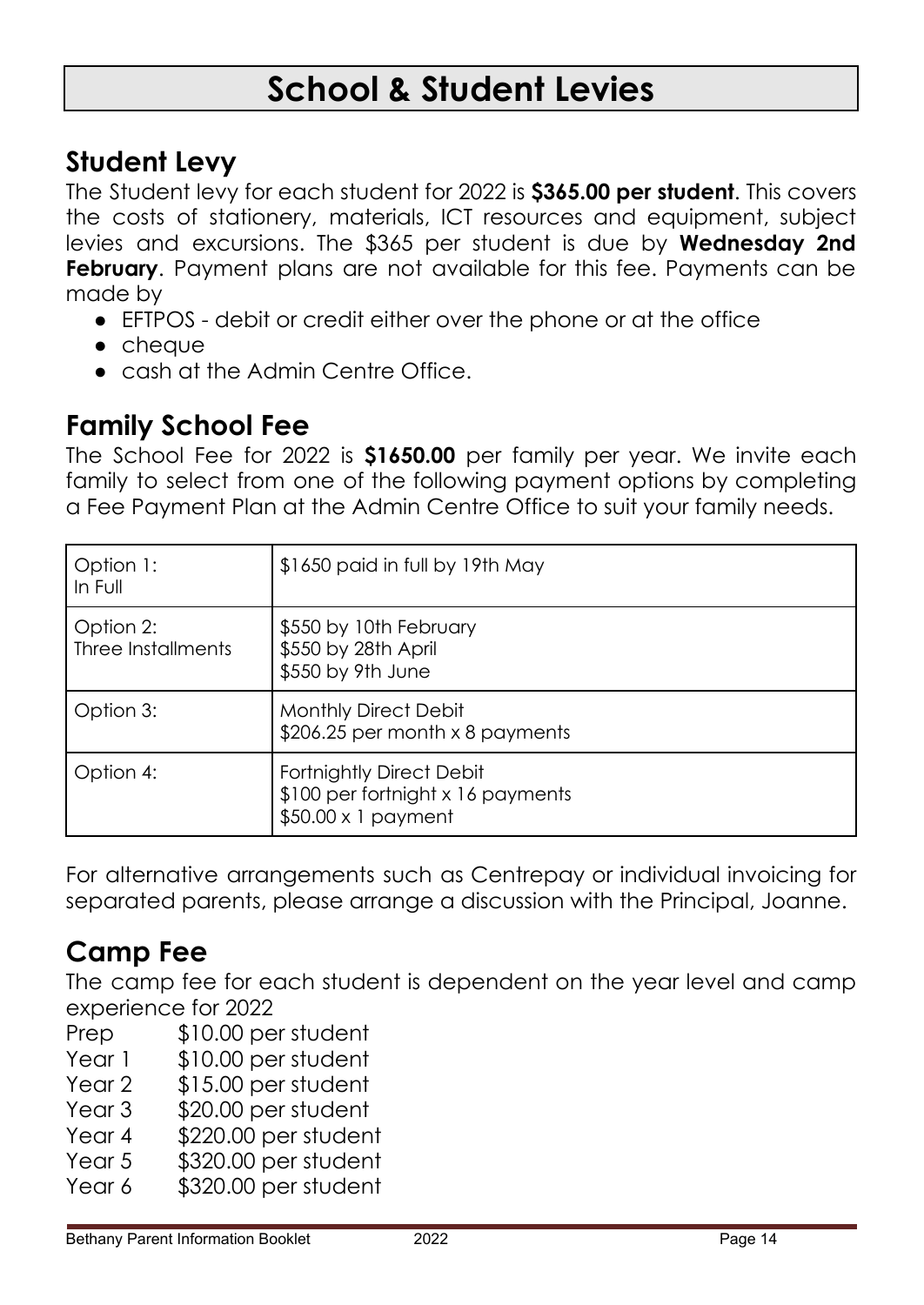## **HCCF (Health Care Card Factor)**

To ensure we receive the correct Federal and State Government funding it is extremely important that you notify us if you hold a current Concession Card. Families with concession cards are eligible to apply for CSEF.

## **Camps, Sports & Excursions Fund (CSEF)**

The Camps, Sports and Excursions Fund (CSEF) provides payments for eligible students to attend camps, sports and excursions.

Families holding a valid means-tested concession card or temporary foster parents are eligible to apply. \$125 per year per student will be paid for eligible primary school students. This applies to all families with a Health Care Card.

## **Admin Centre Office Hours**

The Admin Centre Office will be open from:

### **Monday, 31st January** – 8am – 4.00pm for 2022

Generally throughout the term the office is open from 8am to 4.00pm, Monday - Friday.

We welcome payments during these times. Payments are invited in person or by phone. We accept payment by EFTPOS, cash or cheque at the office. You may also pay by direct transfer into the school bank account. Please check your fee statement for account details.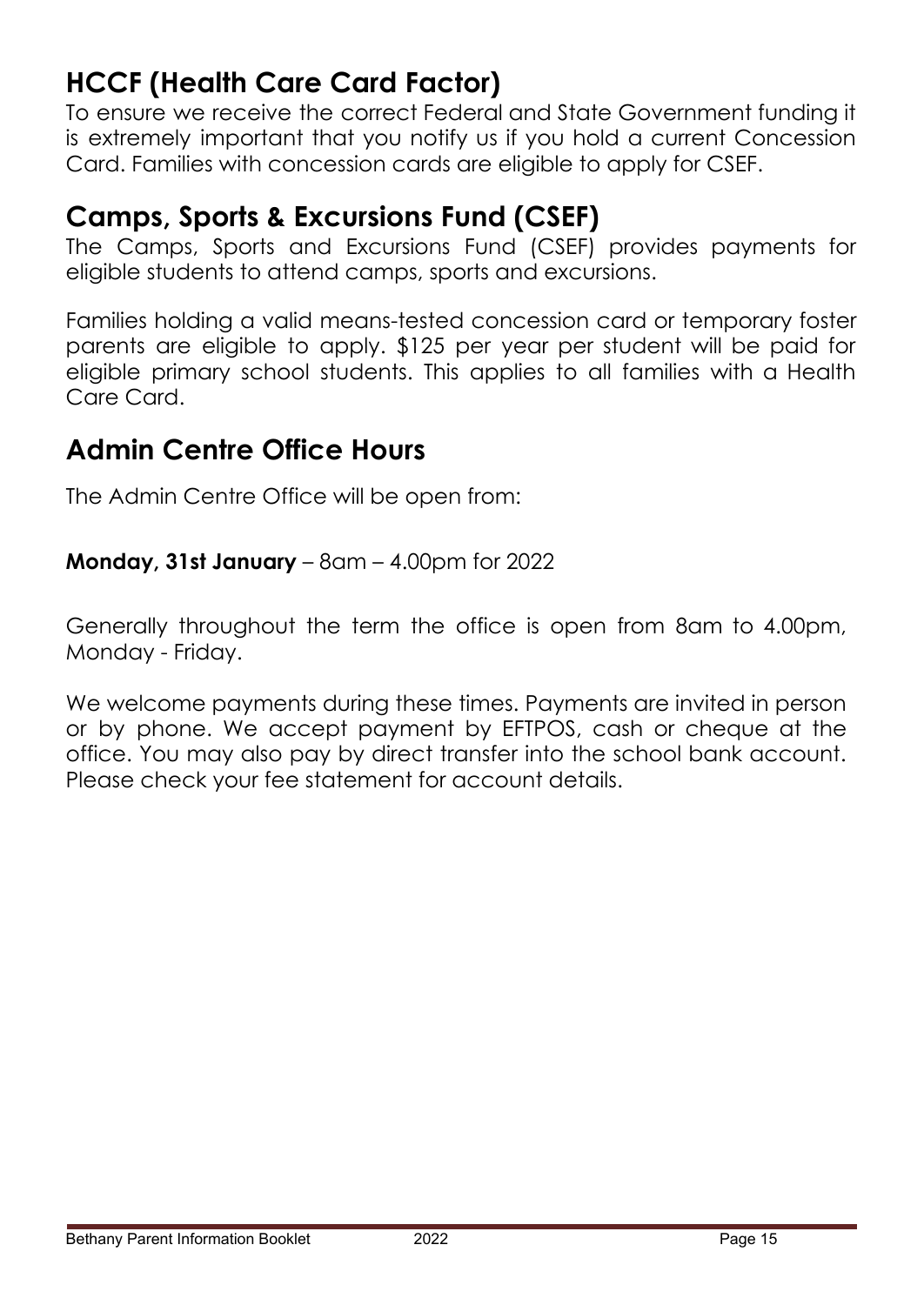# **School Uniform**

The official Bethany uniform can be purchased from Noone Rushford's Schoolwear (Shop 1/13 Barnes Place, Werribee Ph. 9741 3211).

A current price list is included in your welcome pack. It is an expectation that all our students wear the official uniform each day.

## **Sun Smart - Bethany School Hats**

During Terms 1 and up to the end of May and beginning from 1st September until end of Term 4, it is **compulsory** for all students to wear a school hat when they are outside as we are a Sunsmart School. Those students who are not wearing a school hat will be unable to play in the sun and will be required to remain in the shaded areas of the yard. Please note that no other hats are allowed to be worn.

During the first and fourth term we ask that, when outside, all students wear a navy sunhat. The legionnaire style available from Noone's is considered ideal. **We suggest that students have two hats, one for travelling to and from school and another to keep in their tote box at school**. You will not have to worry about your child missing out on play.

## **Uniform Policy**

**Full uniform is to be worn at all times. This includes correct footwear. Runners are not acceptable other than with sports uniforms on designated sport day.**

- Hair is to be neatly groomed and appropriate to the wearing of a uniform. If it is longer than shoulder length it should be fastened back and off the face at all times.
- Hair accessories are to be kept to the school colours royal blue / gold.
- Unusual fashion modes that are not in keeping with the wearing of a school uniform are unacceptable e.g. unnatural hair colour.
- Fashion jewellery or accessories of any kind are not to be worn. One watch, and a pair of plain studs or small plain sleepers (gold or silver), one in each lower lobe of the ear is permissible.
- No makeup or nail polish is to be worn.
- Navy blue scarf, beanie and gloves are optional during winter
- **● Students must have a navy blue raincoat in their bag every day.**
- **● We expect all students to have a Bethany school bag.**
- **All students will require an art smock.**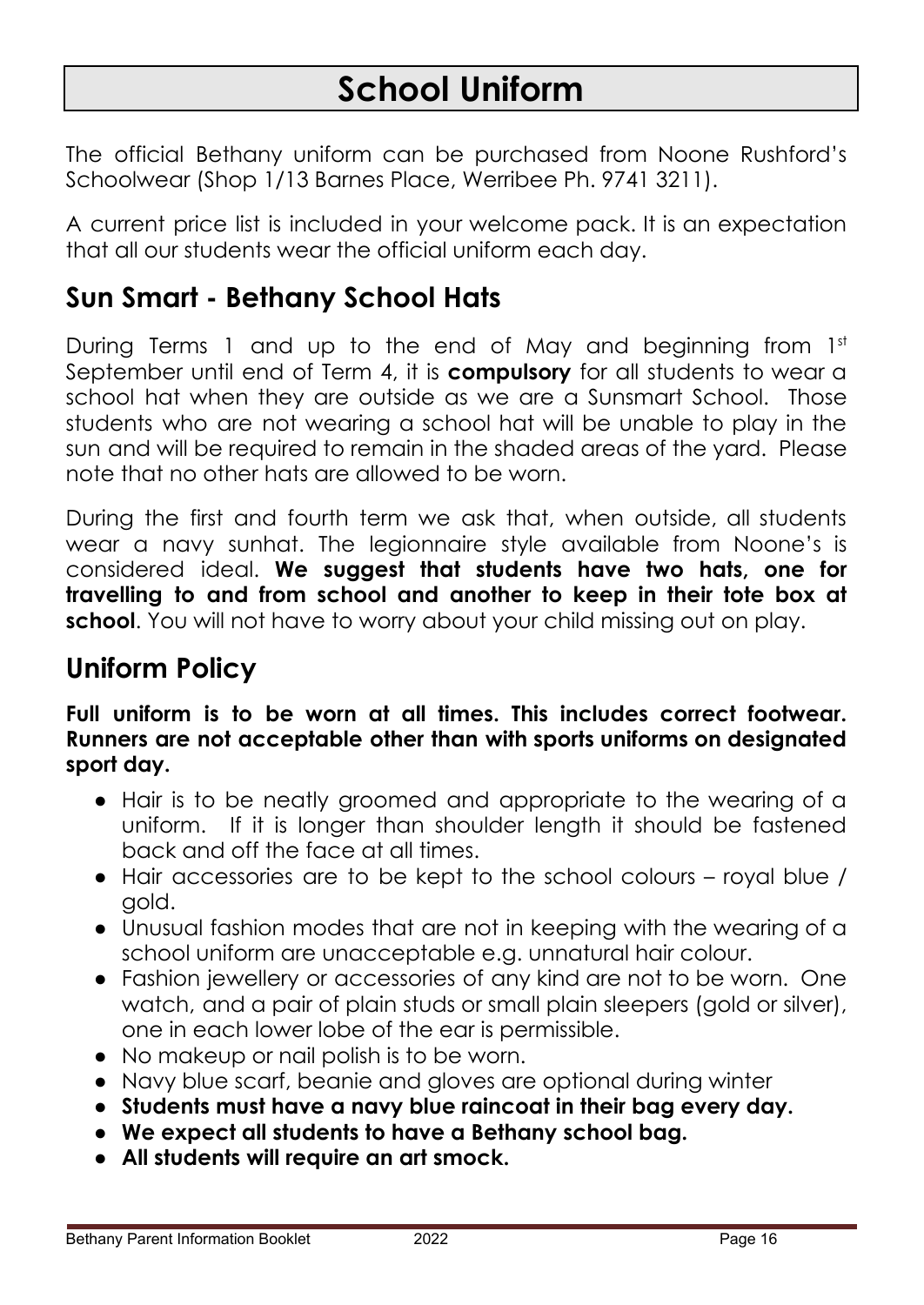## **Second Hand Uniform Sales**

The Bethany Sub Committee regularly holds second hand uniform sales throughout the year. The dates for these will be in the school newsletter.

### **Uniform:**

|                             | <b>Summer Uniform</b>                                                                                                      | <b>Winter Uniform</b>                                                                              | <b>Sports Uniform</b>                                                                        |
|-----------------------------|----------------------------------------------------------------------------------------------------------------------------|----------------------------------------------------------------------------------------------------|----------------------------------------------------------------------------------------------|
|                             | Short Sleeve Gold Polo Shirt<br>Navy Shorts with Navy<br>socks                                                             | Long / Short Sleeve Gold<br>Polo Shirt with Navy<br><b>Trousers</b>                                | Long / Short Sleeve Gold<br>Polo Shirt<br>Navy Tracksuit Pants /<br>Royal Blue Sports Shorts |
|                             | Dress with White socks                                                                                                     | Tunic with Navy Tights                                                                             | Royal Blue Netball Skirt                                                                     |
| All<br>students<br>require: | Navy Legionnaire Hat<br>Royal Blue Windcheater /<br>Zip Jacket<br><b>Black School Shoes / Black</b><br><b>School Boots</b> | Royal Blue Windcheater /<br>Zip Jacket<br><b>Black School Shoes / Black</b><br><b>School Boots</b> | Navy Windcheater<br>White Socks<br>Runners                                                   |

## **Lost Property**

At Bethany we do not have a lost property box so if articles of clothing are named we will get them back to your child. Please name all items your child brings to school. **Please don't forget to write names on second hand uniforms**.

Please teach your child to look after his/her own belongings. A raincoat, also available from our supplier, is compulsory and needs to be kept in the school bag.

## **Sports Uniform**

Students will always wear their sports uniform to school on their designated sports day every week. We will notify you of your child's sports day at a later date.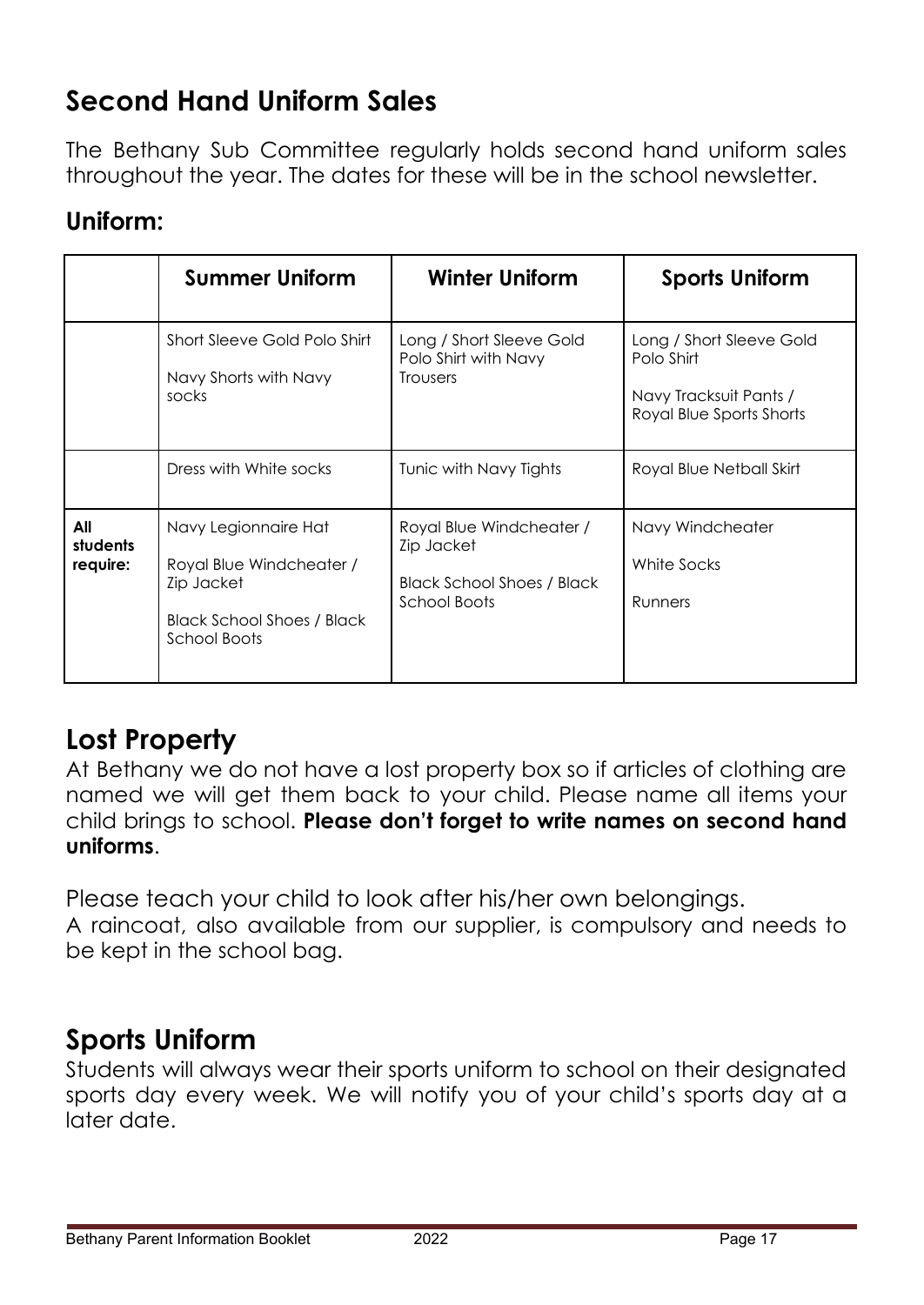# **Child Safety**

The safety of the children in our care is extremely important to the entire school community of Bethany.

School gates on Thames Blvd & Retford Cl are locked every day from 9.00am to 2.30pm. The only entry point between 9.00am and 2.30pm is via the Pedestrian Gate on Thames Blvd. Please press the buzzer to request access.

For Child Safety, during this time all parents and visitors must report directly to the Admin Centre Office.

Anyone who enters the school between 9.00am and 2.30pm must report immediately to the Admin Centre Office. If you need to collect your child/ren before the end of the school day e.g. for an appointment or an emergency, please contact the Admin Centre Office before you come to the school. All students must be signed out at the Admin Centre Office.

To ensure we comply with Child Safety all parents wishing to assist within the school or at excursions are required to hold a current Working with Children's Check and must sign the Code of Conduct. This minimizes the risk to all children and maximizes a child safe environment for your child.

The Child Safety Policy, Child Safety Code of Conduct, Student Code of Conduct and Reporting Obligations may be found on the school website:

[www.bswerribeenth.catholic.edu.au](http://www.bswerribeenth.catholic.edu.au)

**NB: Parents holding a Working with Children Check must list Bethany as a place where they volunteer.**

### **Children Leaving Premises**

No children are permitted to leave the school grounds at any time unless parents or an authorised person(s) are with them.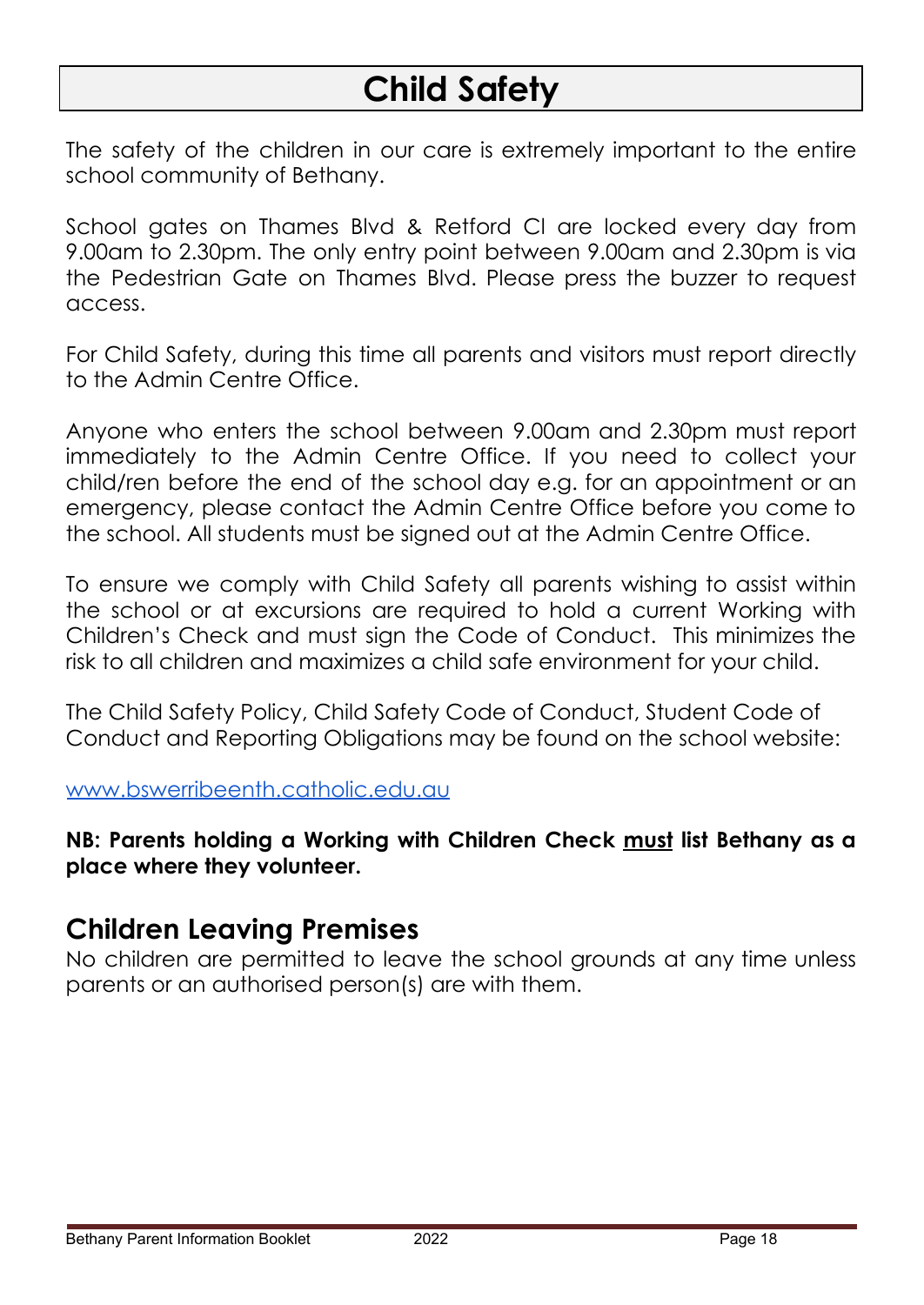## **Absences From School**

Student attendance at schools has become an area of focus and review for the Victorian Government. To ensure the safety and wellbeing of all students, **parents or carers are responsible for contacting the school on the day of an expected absence to inform or provide the school with an explanation for absence.**

This must be done prior to the commencement of the school day. Please call 9742 9800 (Option 2) as soon as you are aware that your child will be absent from school. Please leave your name, your child's name, your child's hub and reason for absence.

In the event that the parent/carer does not contact the school, the school will attempt to contact the parents/carers that morning. A phone call will be made to seek an explanation. In the event that contact cannot be made with the parents or carers the school will attempt to communicate with the emergency contact nominated on the student's file.

**NB: Extended absences (longer than 1 week) need to be notified in writing.**

## **Working With Children Check**

Throughout the years ahead you will most certainly wish to work alongside your child. You may want to come on their excursions, you may want to support the Athletics Carnival, you may wish to sell icy poles, you may wish to work on the Mother's Day and Father's Day stalls. There are many opportunities for parents to assist the school.

We highly value the partnership with parents in our school, but in order to be able to do this, **you will need to have a Working with Children Check.**

### **The check is free for volunteers and can be obtained by going t[o](http://www.workingwithchildren.vic.gov.au/) [www.workingwithchildren.vic.gov.au](http://www.workingwithchildren.vic.gov.au/)**

Please note that the check can take several weeks to be processed. We encourage you to apply as soon as possible.

You must list Bethany as an organisation where you volunteer. This generates a letter from the Department of Justice that is sent directly to the school permitting you to volunteer on the premises or to attend excursions etc. Unfortunately, without this letter, you will not be able to volunteer at the school.

If you already have a WWCC (volunteer or employee), please log in and update your details by adding Bethany to your organisations.

If you need any assistance in obtaining this check, please do not hesitate to speak to the Admin Centre and we will assist you in any way possible.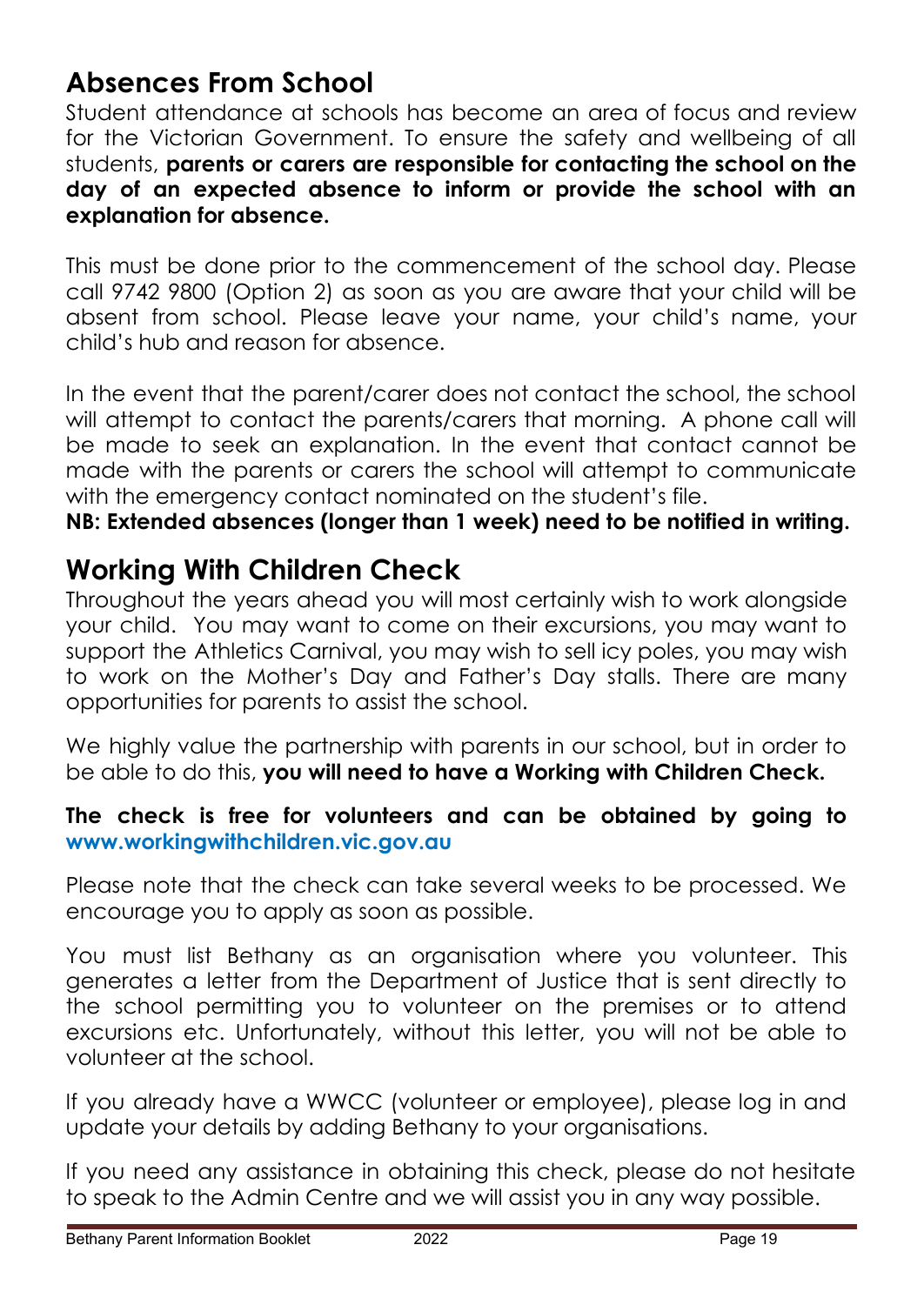## **Anti-Bullying Policy**

Bethany provides a positive culture where bullying is not accepted, and in so doing, all in the school community will have the right to be respected, the right to learn or to teach, and a right to feel safe and secure in their school environment.

The school's Anti-bullying Policy may be found on the school's website, under "**Policies**".

## **End of Day Pick Up**

Please ensure that your child knows who will be collecting them from school as this will assist us in the event you are delayed. If these arrangements change please contact the Admin Centre Office to advise of the new details.

Students will line up at the end of the day outside their learning Centre. The teachers will wait with all children until they are collected.

Please don't approach the teacher / child until dismissal is completed.

**After the bell, please stay and talk to the teachers**, or go into the Centre and look around. This is a great time to ask questions and familiarise yourself with your child's Centre organisation.

## **Early Pickup**

If you need to collect your child/ren before the official dismissal time at 3.00pm, we ask that you contact the Admin Centre office on 9742 9800 to advise the time your child/ren need to be collected.

At the advised time your child/ren will be waiting in the Admin Centre office. Please make your way to the office to sign out your child/ren. **Unless it is an emergency, no student can be collected at play times between 11.00am - 11.30am and 1.30pm - 2.00pm or between 2.45pm - 3.00pm**

## **Wet Day Dismissal**

If it is raining at dismissal time we really need the co-operation of everyone - students, teachers and parents. Help us to help you and your child by remaining calm and most of all, patient. On wet days please bring an umbrella and wait at the designated dismissal area. We will bring the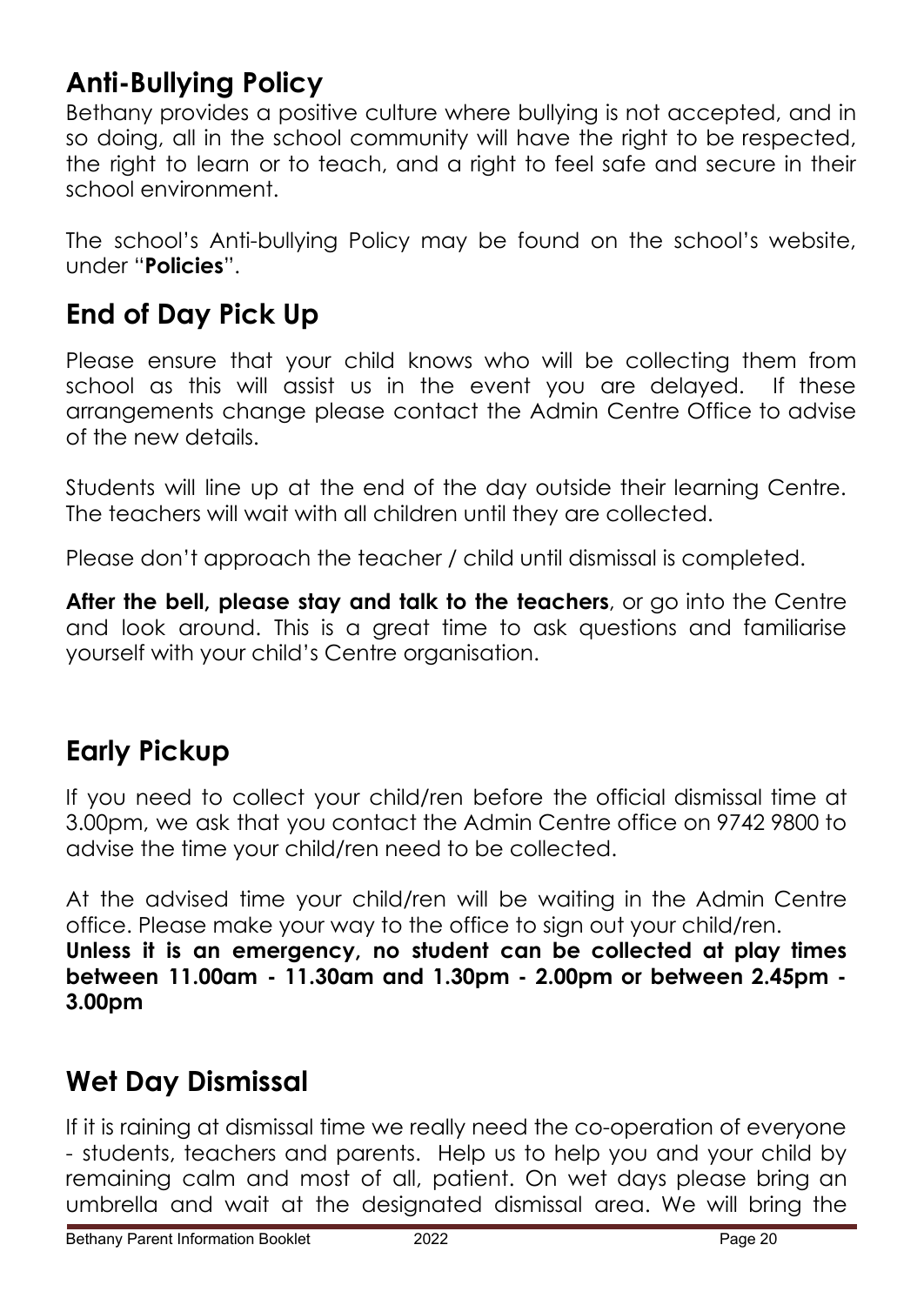students to you. Please do not go and collect them from their hubs as crowding around doorways only causes chaos. *If your child has a coat in their bag, we will ensure that they have it on.*

**NB: All children must have a raincoat in their bag every day of the year.**

## **Before and After School Care: Quantin Binnah**

Quantin Binnah Community Centre operates our Out of School Hours Program. Before School Care operates from 6.30am until 8.30am and After School Care operates from 3.30pm until 6.00pm. Places are available on a permanent or casual basis.

Please contact them directly to register for and book before and after school care and holiday care on 9742 5040 or at [Quantin](https://www.qbcc.org.au/school-aged-care-1) Binnah School Age [Care](https://www.qbcc.org.au/school-aged-care-1)

Children who are booked in for Before and/or After School Care will be collected by personnel from Quantin Binnah and escorted to and from school.

## **Parking**

Parents/Carers are asked to pay particular attention to the supervision of your child/children in the school car park and neighbouring streets. A drop off zone is located on Thames Blvd please do not park in this area.

Parking restrictions apply in the surrounding streets and Wyndham City Council parking officers attend the school regularly to issue fines to those who do not obey parking signs. Please do not stop your car on any of the school crossings unless directed to do so by the crossing supervisor.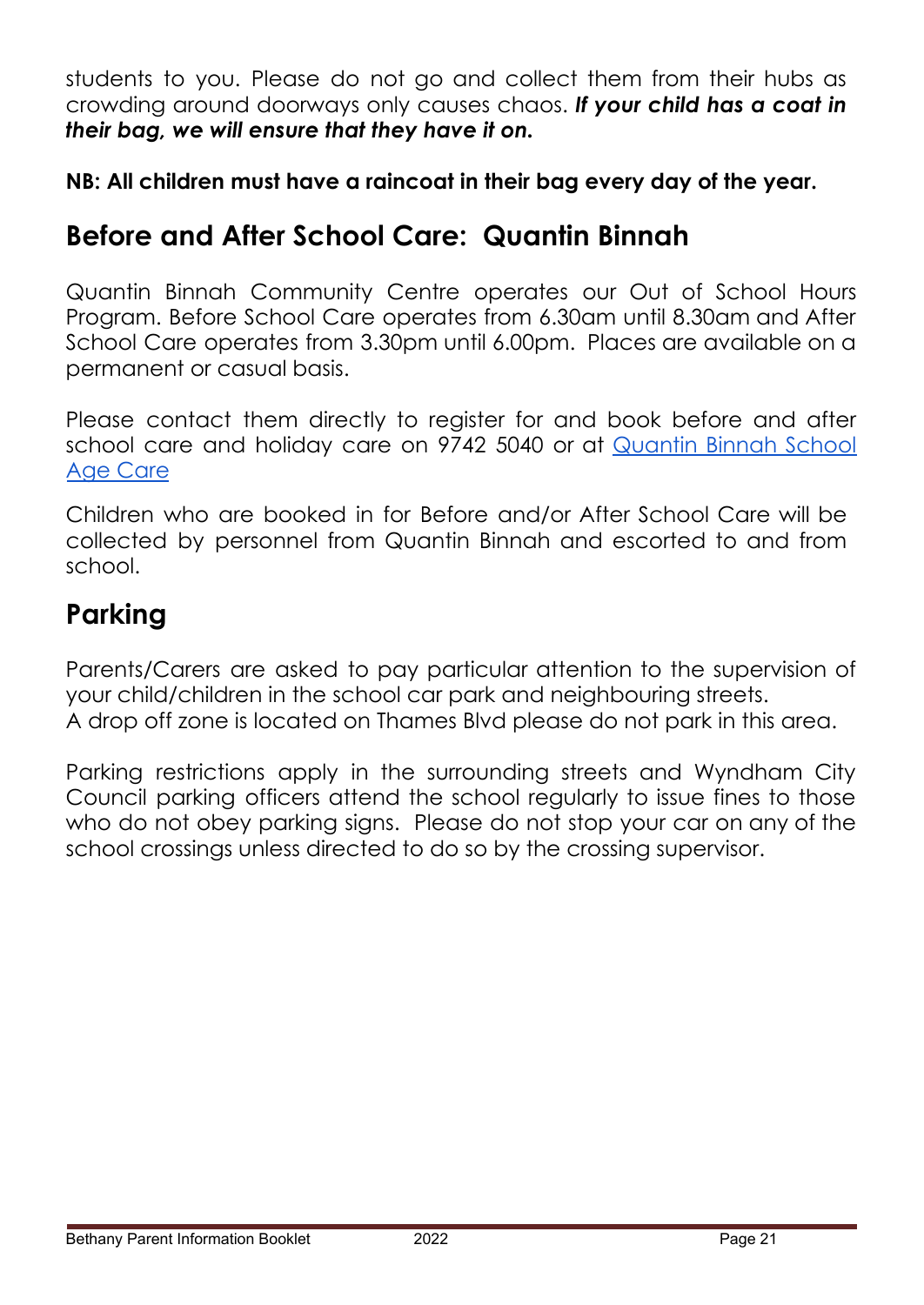## **Books and Stationery**

All students' exercise and work books will be provided for them.

Pencils, zooms, textas, grey leads will all be provided in a central pencil caddy. Therefore there is no need for any child to bring along their own pencil cases.

## **Secondary Schools**

A child who attends a Catholic Primary School does not automatically obtain a place in a Catholic Secondary School. All Secondary Schools in Wyndham are zoned. It is the responsibility of each family to contact local Secondary Schools to check their zones and enrolment procedures. The timing for the Year 7 enrolments is usually to be finalised by August of Year 5.

## **Athletics Carnival**

All students from Foundation (Prep) to Grade Six will participate in an Athletics Sports Carnival scheduled for Term 1, 2022 at the Victoria University Athletics Track in Hoppers Lane, Hoppers Crossing.

In Term 1 you will receive an Operoo notice to give permission for your child/ren to attend. We need many parent volunteers to assist to make the day run smoothly. Please save the date and indicate on the Operoo notice if you are available to assist us for the Carnival.

We encourage all parents and carers to come along and cheer on the students.

In the weeks leading up to the Athletics Carnival students will be required to wear their sports team colour t-shirts on their sports days. The dates to wear the coloured t-shirts will be in the newsletter. Please ensure you have purchased a t-shirt in your child's team colour. A reminder that sports t-shirts are available from Noone Rushfords Schoolwear, our uniform supplier.

### **Students will be allocated a sports team colour.**

Wattle – Yellow Jacaranda – Blue Conifer – Green Waratah- Red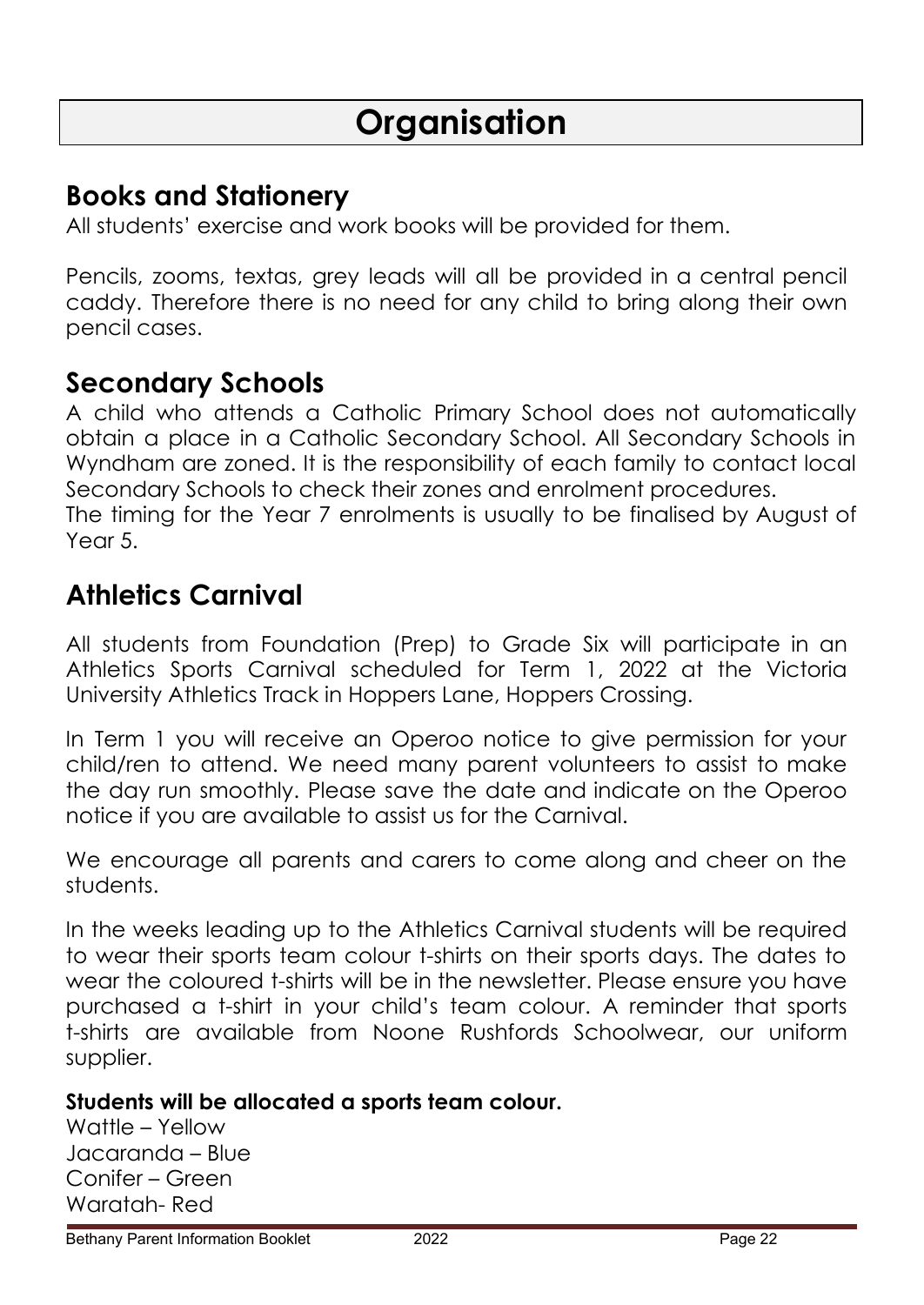# **Contributing to Fundraising**

At various times parents are invited to support the school through fundraising activities.

All fundraising activities are cash only.

Money (exact change if possible) should be placed in a sealed envelope clearly marked with the child's name, hub and the reason for the payment. Students may then place the envelope in their Hub bag which is sent to the Admin Centre Office each morning.

# **Communication**

#### The School's Vision is:

#### *'Creating authentic relationships for successful living within a Catholic Tradition'*

Good relationships take time, good relationships take trust. Ongoing communication builds trust. Trusting communication is vital if parents and teachers are to work together to ensure that all children receive a quality education. Communication at our school will be ongoing and varied.

For example:

- Please feel free to make a time to speak to your child's teacher before or after school each day
- Call us or write us a note
- Come to assembly (dates will be on the newsletter)
- Informal chats before or after school
- Parent/teacher meetings
- Fortnightly newsletter
- Parent Information sessions / Parent Tours of the school in action
- Written reports mid-year and end of year

### **Seesaw**

Exploration and Discovery Centre students at Bethany use a digital learning environment called Seesaw. Seesaw is an app that empowers students to independently document their learning using built-in tools, and it provides an authentic audience for their work. Seesaw gives students a place to communicate an understanding of their learning, be creative and learn how to use technology in a safe online environment.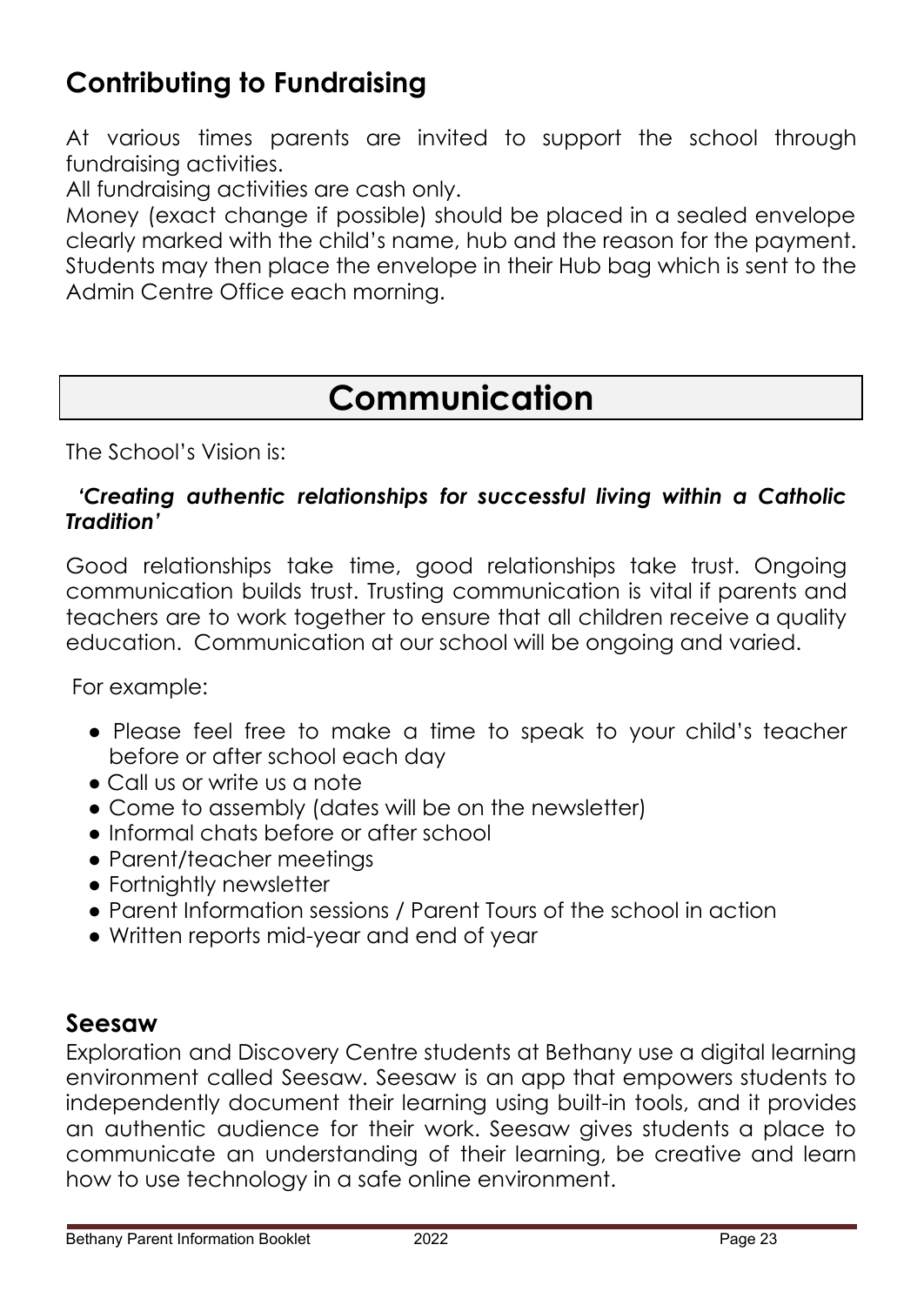### **How does Seesaw work?**

Each student will have their own journal set up in their Hub and they will be able to add things to it, like photos, videos, drawings, or notes. Students can import directly from popular apps, like Google apps and Pic Collage, into Seesaw.

Students in Prep and Year 1/2 will bring home iPads from time to time to share their learning with you.

## **Google Classroom**

Students in Years 3-6 use Google Classroom on Chromebooks while at school as a digital learning platform across learning areas.

Students will bring home their Chromebooks from time to time to share their learning with you.

## **Operoo**

Our digital forms and school operations platform provider is 'Operoo': School processes, without the paperwork.

It is vital for your child's safety and wellbeing that the school has the most up to date information relevant to your family and child/ren.

It is vital that you regularly review the profiles for each of your children and update any information. Should you need assistance please call the Admin Centre office on 9742 9800. Emergency phone numbers must be accurate in case of emergencies.

## **School Newsletter and Monthly Calendar**

The school newsletter is emailed fortnightly on Wednesdays. Parents are asked to ensure they receive and read their copy. Newsletters may also be found on the school website. Many of the day-to-day events are listed on the calendar so this is an important way of ensuring you know about happenings in and around the school. The newsletter will also advise parents about important news and updates.

Level Newsletters also come home throughout the year: - at the beginning of each term.

## **Level Newsletter**

Level Newsletters give families an outline of the learning and teaching for the term. Each level distributes a newsletter in the first weeks of each term. This also includes: teacher emails, special dates and Specialised Teaching days.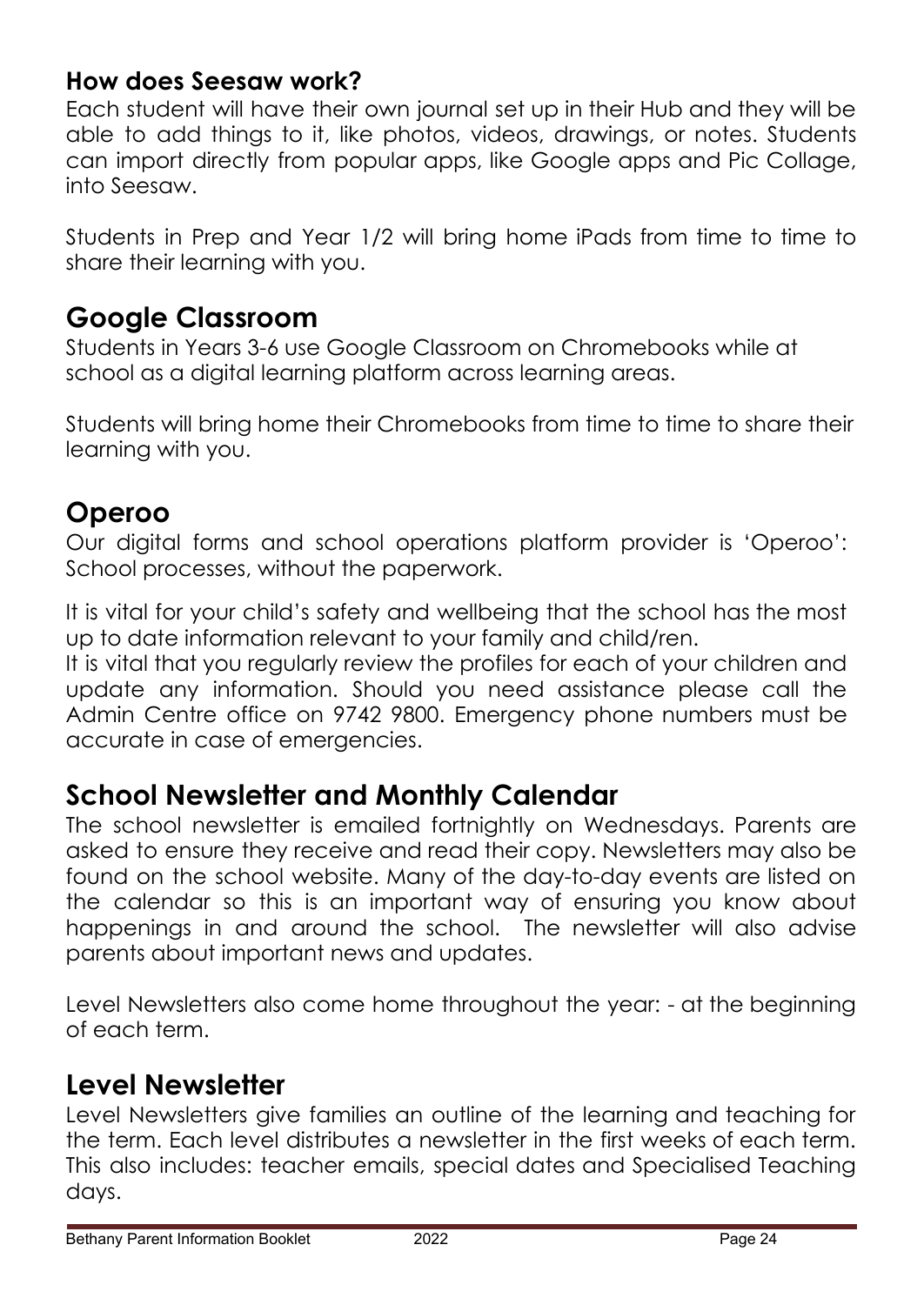## **Reports and Learning Conversations**

Written Reports are a formal document informing parents and carers of their child's progress and are distributed twice yearly in June and in December. School Assemblies, learning on Seesaw and Google Classroom compliments these reports.

Learning conversations are scheduled throughout the year. Generally these times are at the beginning of the year at Open Nights for informal "Meet and Greet". In June, after reports have been distributed and again in October when parents and/or teachers may request a further learning conversation.

If at any point you require additional feedback about your child's learning be it academic, social, emotional or behavioural you can request an appointment with the class teacher or a leader in the school.

## **Learning at Home/Homework Policy**

This policy was developed to acknowledge that successful learning occurs best when students are engaged, have their individual differences recognised and are involved in dialogue that supports their learning. At Bethany we can create this success through the change from a traditional model of homework (one size fits all), to a model of 'Learning at Home', where the materials and tasks sent home are based around the recognition of the individual learning needs and interests of the students.

## **Hub Assemblies**

Hub Assemblies are a valuable way to view the learning across the school. Generally, two Hubs will present their current learning focus to the whole school and parent community. These will be advertised in the School Newsletter.

# **Health and Wellbeing**

## **Healthy Eating and Brain Food Snacks**

At Bethany we aim to support the health and wellbeing of all members of the school community, by promoting healthy eating and physical activity as a regular part of the school day. If we all work together, we can create a wonderful healthy school community! **To support this, all children are required to bring a small amount of fruit for their 10am and 2pm recess break.**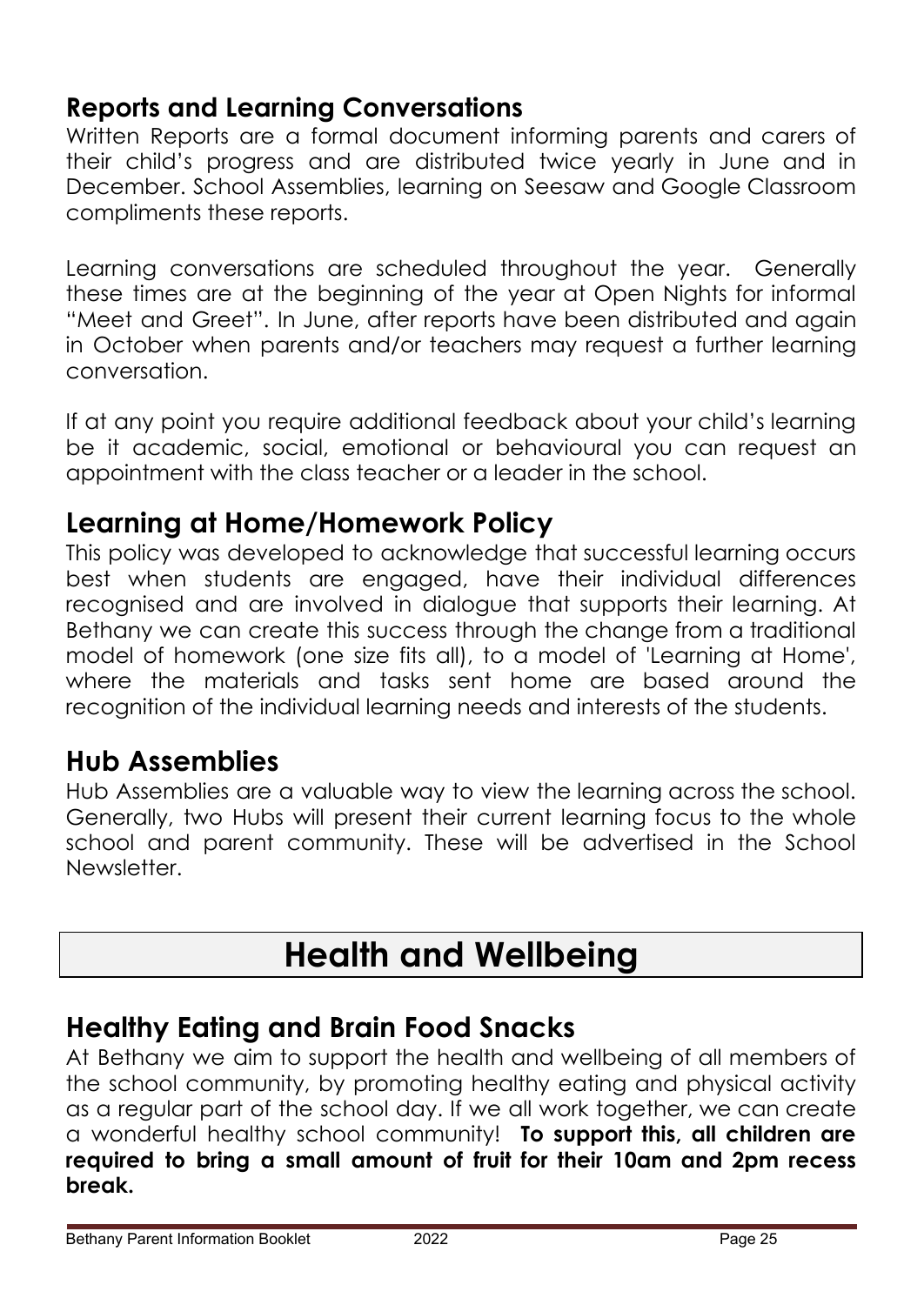#### **Please be conscious of food allergies; as with Kinder, be careful with the types of food you send along to school.**

We ask that children only bring **water** in their drink bottle.

### **PLEASE HELP US OUT - limit hard to open and messy foods!**

Some suggestions for lunch boxes include: sandwiches, fresh fruit, carrot sticks, celery sticks, cheese sticks, sultanas, muesli bars, muffins, rice crackers.

**Please ensure your child's lunch box and drink bottle are clearly named and easy for your child to open.**

## **Lunch Orders**



Lunch orders are available on Mondays and Fridays. Bethany is proud to partner with the Werribee Village Bakery to fill lunch orders. Students are to place lunch orders in their Hub bag before 9.00am on Mondays and Fridays. Please note - late orders cannot be accepted. Each order must be on a paper

bag with the student's name, hub, order details and money (correct money is appreciated).

## **Birthdays**

Your child's birthday is a very important event which we enjoy celebrating.

At Bethany, we know how important it is to celebrate this special day. When it's your child's birthday, the class will sing "Happy Birthday" and the teacher will give them special stickers. If you would like to send home a 'party favour' for your child's classmates, you may do so. Please **do not** provide food unless these are individually wrapped/sealed and ingredients are clearly labelled. Other options include stickers, bubbles, or trinkets. Please **do not** send party poppers to school.

## **Medication**

If your child needs to take medication at school, a Medication Authority Form is available from the Admin Centre Office and must be completed detailing the dosage as well as times to administer. This form must be signed by the parent/carer and the pharmacy label on the medication must clearly show the child's name and dosage. Please bring all medications directly to the Admin Centre Office - do not leave medications in your child's school bag.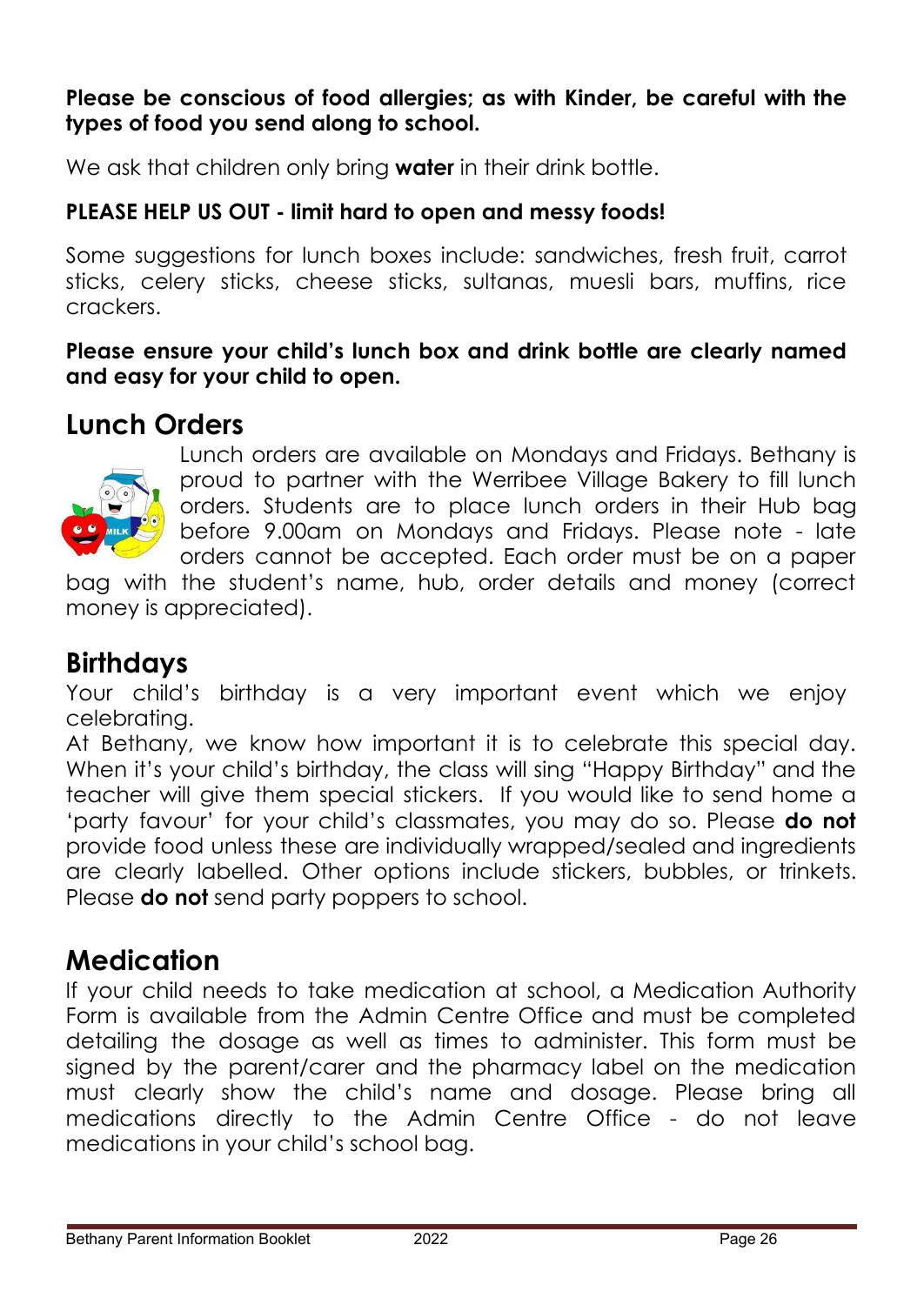Good health is vital to school progress. Please do not send your child to school if he/she is unwell. If a child is unwell they should not attend school. However there are students who have medical conditions e.g. asthma or allergies that require medication to be administered during school hours. Should you need your child to have medication at school please note that all medication must:

- be in original packaging
- be accompanied by a medication authorisation form
- and be listed on their Operoo profile

## **Accidents/Illness**

If students are unwell or seriously injured at school, parents are immediately contacted. If the injury is minor, the children are given first aid, if necessary and then monitored. For the more serious mishaps where a child needs to go to Sick Bay, a note will be sent home to inform you of first aid treatment. We also have spare items of clothing at school if a child needs to be changed due to mud, water etc. In this case we will also send a note home with the details.

If your child is unwell and we are not able to contact you, we will call the emergency contacts.

When a child is sick or injured in an accident, the parents (or carer nominated by the parent) will be contacted so the child can be taken home; therefore it is most important that all details on the child's emergency file on Operoo are kept up to date. It is imperative that you notify the Admin Centre Office promptly of any change of address, phone numbers, name of contact person etc.

### **Accurate information is vital in case of an emergency.**

**PLEASE** ensure you update all relevant contact details on Operoo including work phone numbers if they change.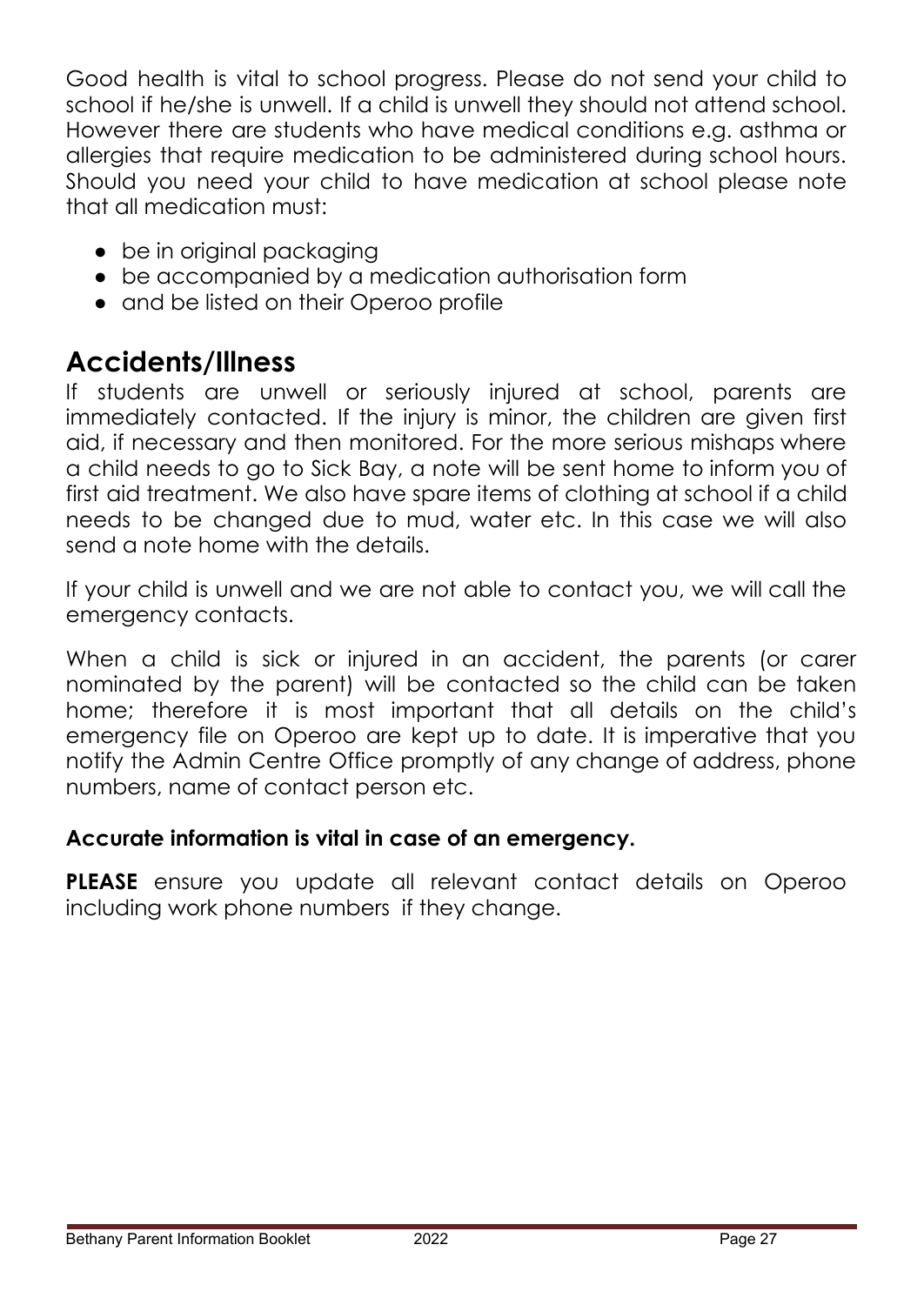## **Immunisation Requirements**

By law, you must provide an Immunisation History Status certificate to the school when enrolling your child. You can obtain your child's certificate by downloading it from your MyGov account or phoning 1800 653 809 or emailing [acir@medicareaustralia.gov.au](mailto:acir@medicareaustralia.gov.au)

## **Infectious Illnesses**

When children contract an infectious illness such as German Measles, Chicken Pox, etc, please ring the school and let us know immediately to ensure the safety of the other children and staff at the school.

## **Asthma**

If your child has asthma please ensure they have a current Asthma Action Plan that is signed by their doctor and provided to the school with their current medication. A copy of the 2022 Action Plan is included in your pack and also available from the office. All staff must undertake asthma training which is renewed annually. The school has a policy, action plan and procedure for each child, including first aid response and medication storage, to ensure the wellbeing of all students**. All students with asthma are required to bring their own inhaler and spacer to school to be kept in a clearly labelled bag in their learning space**.

## **Anaphylaxis**

There are children at school who are diagnosed with severe allergic reactions when exposed to various forms of food, plants, bites and stings. **The Australian Society of Clinical Immunology and Allergy (ASCIA) does not recommend a total ban of certain food items which is based on the premise that for school age children, an essential step is to develop strategies for avoidance in the wider community as well as at school**. All staff undertake allergy & anaphylaxis training. The school has a policy, action plan and procedure for each child, including first aid response and medication storage, to ensure the wellbeing of all students. Please visit [www.allergy.org.au](http://www.allergy.org.au) for more information.

There are a number of children in our school at risk of anaphylaxis. Anaphylaxis is a severe allergic reaction which is caused by certain foods. Peanuts and other nuts are the most likely foods to cause anaphylaxis.

All of our staff have been trained and have been instructed in the correct procedures in recognising and responding to anaphylaxis.

An important understanding in the prevention of food anaphylactic reactions in school children at risk is the essential step for the children to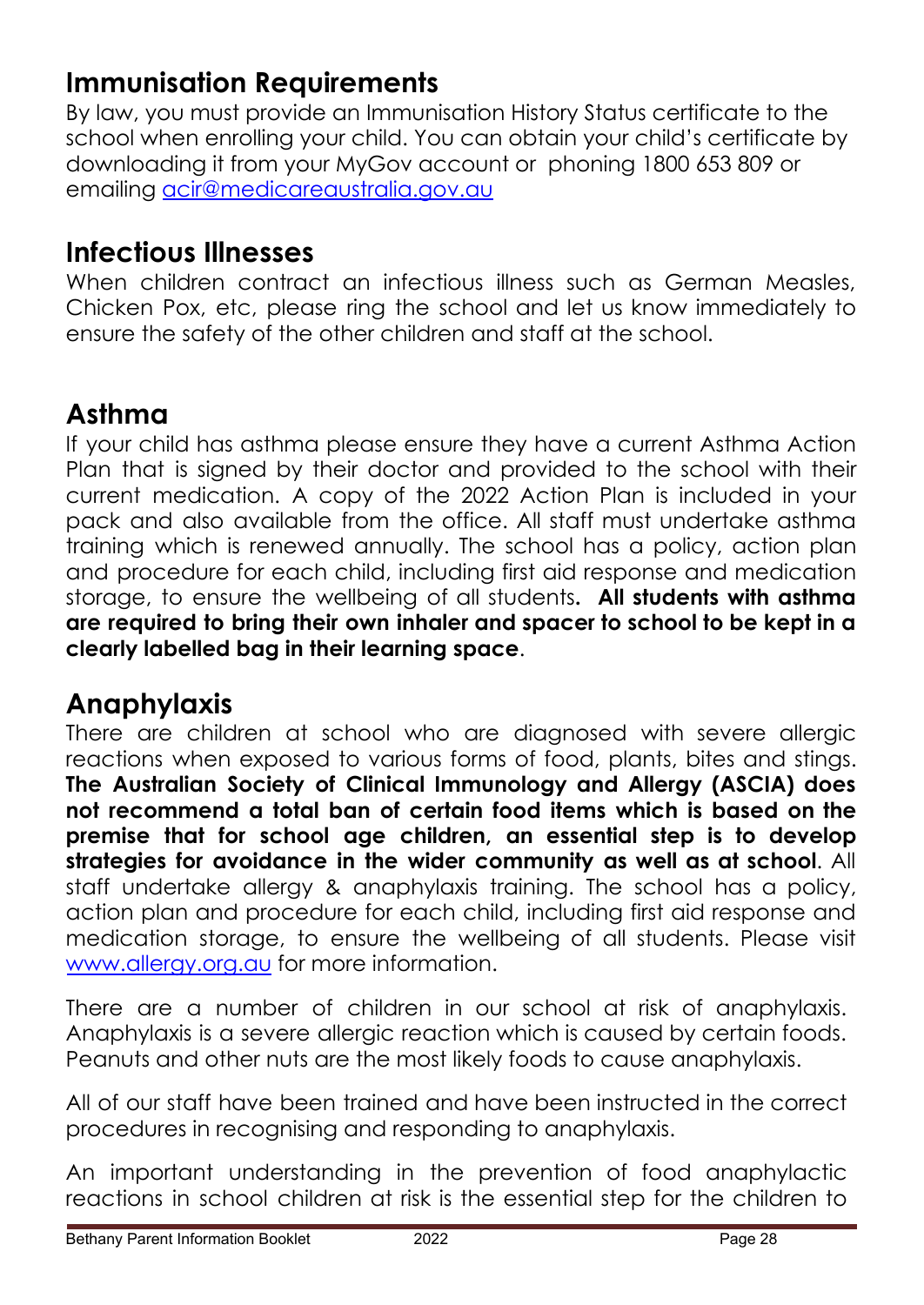develop strategies for avoidance of particular foods at school and in the wider community. This occurs at the appropriate age for each child.

However, as an additional support please **DO NOT** send foods to school that contain peanuts or nut products. This is helpful as in a school setting; cross-contamination is the greatest risk for this type of allergy. It would therefore assist the children at risk if you do not send these foods.

## **Prized Possessions/Mobile Phones**

It would be appreciated if expensive or 'treasured' possessions - toys, computer games, expensive watches, etc - are not brought to school. Mobile phones are to be switched off and handed to the office each morning and collected each afternoon. We cannot take responsibility for items that are lost or stolen.

## **Student Behaviour**

Students achieve greater outcomes in their learning when they are in a safe and supportive learning environment. Behaviour management is approached through Social and Emotional Learning (SEL), guidelines for behaviour that are developed in each learning area at the beginning of the year, and restorative practices that focus on repairing relationships when things go wrong.

The Student Behaviour Policy may also be found on the school website under "**Policies**"

## **Personal Information**

We trust that families will provide us with relevant information that will enable us to understand each child in our care. In particular, we ask that where applicable, families provide us with current court orders or information regarding change in family circumstances that you believe would influence the wellbeing of your child.